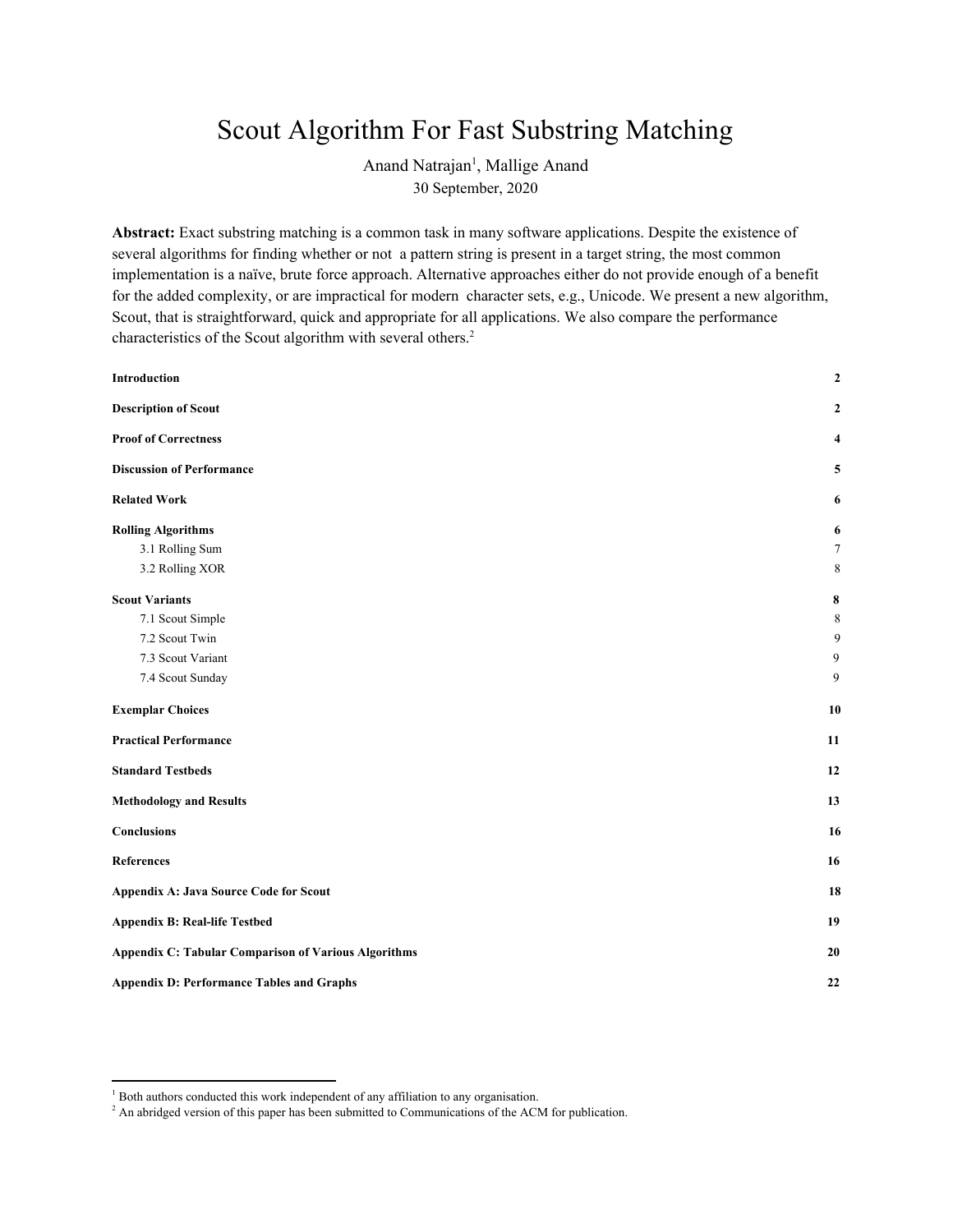## <span id="page-1-0"></span>1. Introduction

Many software applications require an exact match of a pattern in a target string. Such matching is simpler than and distinct from matching regular expressions, contextual grammars, search engines, fuzzy matches and other related activities. In this paper, we will focus on exact matches, also called substring searches, alone. We will present an algorithm, dubbed "Scout". In most cases, this algorithm performs as well as or better than the best alternative substring search algorithms in existence. The algorithm is simple to implement, performs significantly better than the brute force algorithm most commonly employed, requires no preprocessing, has better memory usage characteristics than the best algorithms, and importantly, works for modern character sets, such as Unicode.

In our research, we also examined tests for comparing substring search algorithms. We were unable to find a standard set of benchmark tests. Consequently, it is difficult to reconcile the tests conducted by one survey with the tests conducted by another. Moreover, many of the tests focus on the number of character comparisons as the primary metric of performance. Our research indicates that memory lookups affect performance at least as much as comparisons. Finally, we consider some subjective measures for comparing various algorithms, for example, the suitability to other languages and non-ASCII character sets.

In order to compartmentalise several lines of inquiry, we will present this paper in three parts. In Part I, we will present the Scout algorithm, and contrast it briefly with related algorithms, such as brute force and Boyer-Moore. In Part II, we will present related work, as well as some augmentations that may improve upon them. Additionally, we will select exemplar algorithms for further comparison. In Part III, we will examine testbeds for performance comparisons. We will also examine factors that drive performance, and attempt to tease out the characteristics of the exemplars to explain their performance. Additionally, we will examine subjective factors that should influence our choice of algorithms for general-purpose substring searching. We will also present the results of performance tests. Finally, we will summarise this work. Past the references, we will present supplementary information such as code snippets, detailed tables, etc. in appendices to guide further research.

## Part I

In this part, we describe the Scout algorithm. We will walk through an example to describe the details of the algorithm. While we have conducted several tests to confirm that the algorithm works correctly, we will also provide a proof of correctness. We will end this part with a brief, subjective discussion about why the algorithm may perform better than alternatives, and why it may be a sound choice for general substring searching.

## <span id="page-1-1"></span>2. Description of Scout

The central idea in the Scout algorithm is to identify a "scout" character quickly. This character is dispatched to obtain information, in this case, an appropriate location in the target for a deeper match. A listing of the source code in Java is in [Appendix](#page-18-0) A: Java Source Code for Scout. In order to describe this and subsequent algorithms, let us denote a pattern string *p* as containing *m* characters  $p_0 p_1 p_2 ... p_{m-1}$ , and a target string *t* as containing *n* characters  $t_0 t_1 t_2 ... t_{n-1}$ . The scout is always a character from the pattern string *p*, and we use it to find an appropriate location in the target string *t*.

Given *p* and *t*, we begin the algorithm by comparing the first characters of each. On a match, we move on to the next characters of each, and so on, sequentially searching, much like the brute force approach. On a mismatch, Scout diverges from brute force. In brute force, we would re-initiate a sequential search comparison starting from the next character of *t*. In other words we would "slide" the pattern *p* one character "to the right" along *t*. In contrast, in Scout, we designate the currently-mismatched pattern character as a "scout". We compare the scout with the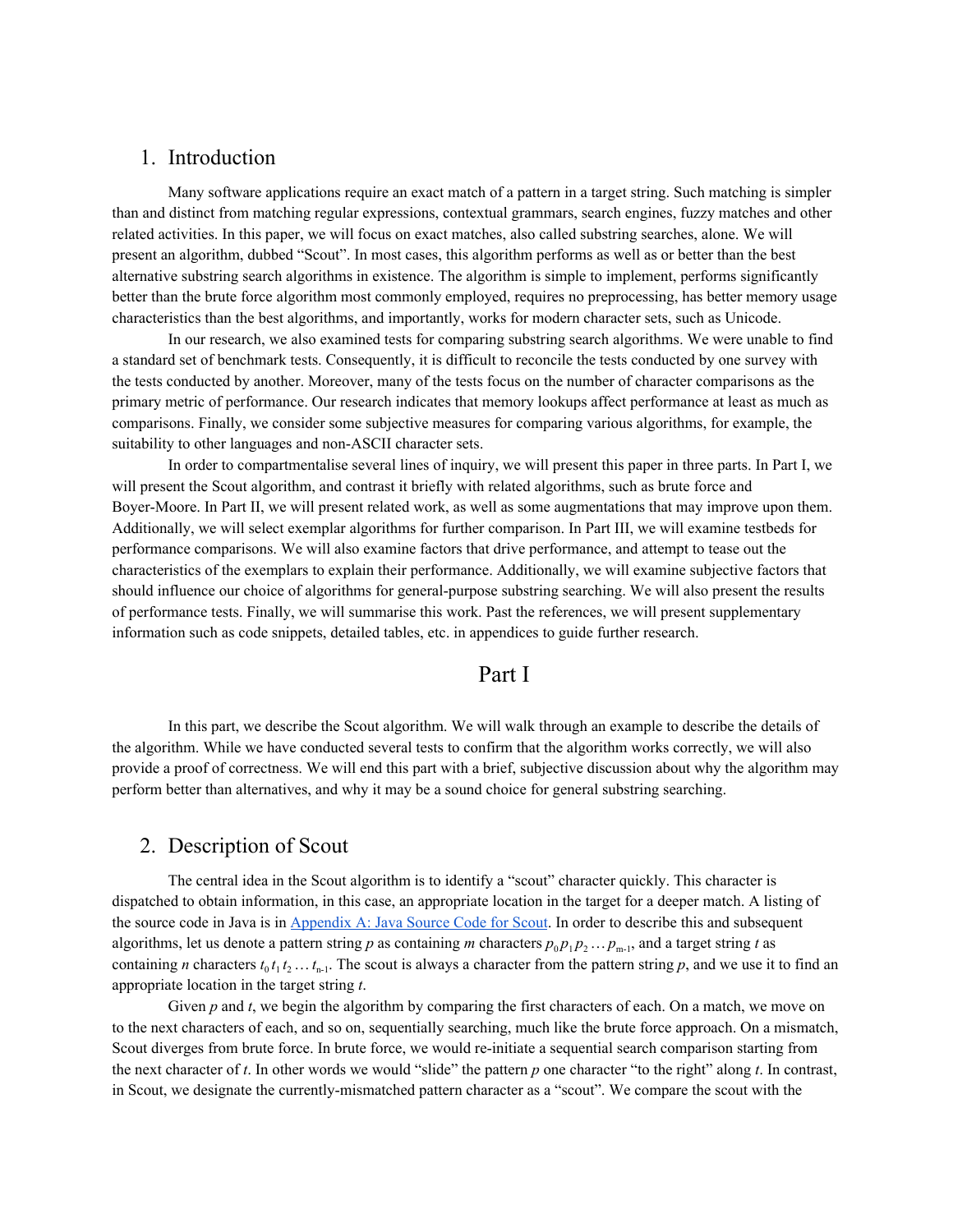character in *t* immediately past the mismatch. If those characters are mismatched, we advance along *t*, and compare the next character to the scout. We proceed in this fashion until the first time we encounter a character in *t* that matches the scout. If we find no such match, *p* is not contained in *t*. If we do, we slide *p* along *t* such that the last mismatched character in *p* (which was the scout's original position) lines up with the scout's current match in *t*. We then initiate a sequential search of *p* in *t* starting from this new position. An additional check, called a "twin" check can occasionally slide *p* along *t* further. We will return to this additional check later.

The Scout algorithm is somewhat intricate, so we walk through an example to understand how this algorithm works. Consider *t* and *p* as the target and pattern strings respectively (the indices in the top row are a visual aid alone):

| 0 5 5 10 15 20                                       |  |  |  |  |  |  |  |  |  |  |  |  |
|------------------------------------------------------|--|--|--|--|--|--|--|--|--|--|--|--|
| t= a a a c b a b a a a a b c b a a b c a a b a c a b |  |  |  |  |  |  |  |  |  |  |  |  |
| $p=a$ a <b>b</b> a                                   |  |  |  |  |  |  |  |  |  |  |  |  |

We begin in sequential mode, comparing  $p_0 = a$  with  $t_0 = a$ . Since those two characters match, we move on to  $p_1 = a$ and  $t_1 = a$ . Since they match as well, we move to  $p_2 = b$  and  $t_2 = a$ . Here, we encounter a mismatch. Consequently, we choose the current character in the pattern,  $p_2 = b$  as the scout (shown in bold font as a visual aid alone), and change into scout mode. In scout mode, we now compare  $t_3 = c$  with the scout character b. Since that comparison is a mismatch, we compare  $t_4 = b$  with the scout character b. Here, we encounter a match, so we slide the pattern  $p$ such that it aligns with a new position in the target *t*. The new alignment is shown visually below:

| t= a a a c b a b a a a a b c b a a b c a a b a c a b |  |  |  |  |  |  |  |  |  |  |  |  |
|------------------------------------------------------|--|--|--|--|--|--|--|--|--|--|--|--|
| $p =$ a <b>a</b> b a                                 |  |  |  |  |  |  |  |  |  |  |  |  |

Now, we revert to sequential search, and begin comparing from the start of p. We see that  $p_0 = a$  matches  $t_2 = a$ . Continuing to the next character, we see that  $p_1 = a$  fails to match  $t_3 = c$ . Accordingly, we choose the current pattern character,  $p_1 = a$  as the scout (again, in bold). The scout progresses a position at a time further along *t* to  $t_5 = a$ , where it finds a match. Again, we slide the pattern *p* such that it aligns with the new position in *t*.

| 0 5 10 15 20                                         |      |  |  |  |  |  |  |  |  |  |  |  |  |
|------------------------------------------------------|------|--|--|--|--|--|--|--|--|--|--|--|--|
| t= a a a c b a b a a a a b c b a a b c a a b a c a b |      |  |  |  |  |  |  |  |  |  |  |  |  |
| $p =$                                                | aaba |  |  |  |  |  |  |  |  |  |  |  |  |

Reverting to sequential search again, we see that  $p_0 = a$  does not match  $t_4 = b$ . Therefore, we make  $p_0 = a$  the new scout (in bold) and slide the pattern one more position along the target before beginning sequential search:

| 0 and $\frac{5}{5}$ 10 and $\frac{15}{5}$            |  |  |               |  |  |  |  |  |  |  |  |  |
|------------------------------------------------------|--|--|---------------|--|--|--|--|--|--|--|--|--|
| t= a a a c b a b a a a a b c b a a b c a a b a c a b |  |  |               |  |  |  |  |  |  |  |  |  |
| $p =$                                                |  |  | a <b>a</b> ba |  |  |  |  |  |  |  |  |  |

Proceeding along, eventually in sequential search we discover  $p_1 = a$  does not match with  $t_6 = b$  so we enter scout mode with character a (in bold). In this case, scout mode yields a right shift of one position. Another foray into sequential search, another mismatch for  $p_0 = a$ , and another scout yields another right shift by one position.

|                                                      |  |  |  |  |                |  |  |  | $\sim$ 15 |  |  |  |  |
|------------------------------------------------------|--|--|--|--|----------------|--|--|--|-----------|--|--|--|--|
| t= a a a c b a b a a a a b c b a a b c a a b a c a b |  |  |  |  |                |  |  |  |           |  |  |  |  |
| $p =$                                                |  |  |  |  | a a <b>b</b> a |  |  |  |           |  |  |  |  |

The next scout would be  $p_2 = b$  (in bold) yielding a rightward shift of two characters. The next scout would be  $p_3 = a$ (not shown) for another rightward shift of two characters.

|                                                      |  |  |  |  |  | 10 |                |  |  |  |  |  |  |
|------------------------------------------------------|--|--|--|--|--|----|----------------|--|--|--|--|--|--|
| t= a a a c b a b a a a a b c b a a b c a a b a c a b |  |  |  |  |  |    |                |  |  |  |  |  |  |
| $p =$                                                |  |  |  |  |  |    | <b>a</b> a b a |  |  |  |  |  |  |

Yet another mismatch at  $p_0 = a$  (in bold) and another scout-assisted rightward slide by three positions leads to:

|                                                      |  |  |  |  | $\overline{10}$ |  |  |                |  |  |  |  |
|------------------------------------------------------|--|--|--|--|-----------------|--|--|----------------|--|--|--|--|
| t= a a a c b a b a a a a b c b a a b c a a b a c a b |  |  |  |  |                 |  |  |                |  |  |  |  |
| $p =$                                                |  |  |  |  |                 |  |  | a a b <b>a</b> |  |  |  |  |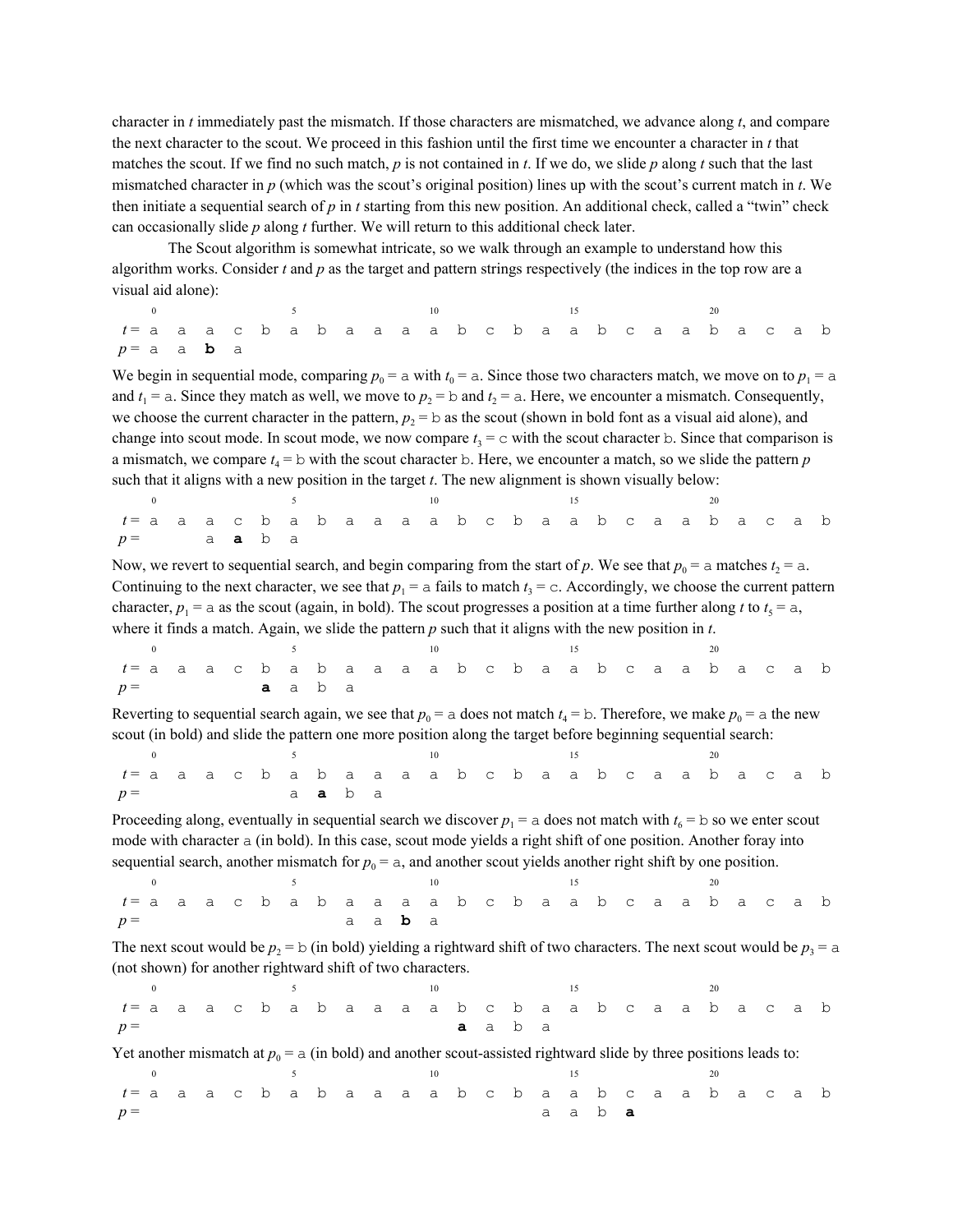The next scout is  $p_3 = a$  (in bold) which encounters a mismatch with  $t_{17} = c$ . The subsequent scout-assisted slide yields one character, leading to the following interesting alignment.

|                                                         |  |  |  |  |  |  |  | 15 |                       |  |  |  |  |
|---------------------------------------------------------|--|--|--|--|--|--|--|----|-----------------------|--|--|--|--|
| $t$ = a a a c b a b a a a a b c b a a b c a a b a c a b |  |  |  |  |  |  |  |    |                       |  |  |  |  |
| $p =$                                                   |  |  |  |  |  |  |  |    | <b>a</b> a b <b>a</b> |  |  |  |  |

Per usual, sequential search informs us that  $p_0 = a$  matches  $t_{15} = a$ . However, for the first time in this example, we notice that  $p_0 = a$  precedes and matches the scout character, i.e., the last a in the pattern (both in bold). As alluded to earlier, whenever we initiate a sequential search of *p* in *t* character by character, on a match, we additionally check if the current character in *p* is identical to the scout and precedes it. If so, this character, which we call a "twin", can be used to slide *p* further along until the twin aligns with the scout's position. Whether a slide occurred because of a twin or because of the scout alone, we initiate a sequential search of *p* starting from its current alignment with *t*. During this sequential search, we may encounter another mismatch. This mismatched pattern character is the new scout, which continues the algorithm as before. Therefore, we have our first opportunity to invoke a twin-assisted slide, making  $p_0$  = a slide right to occupy the scout's position.

0  $5$  10  $15$  20 *t* = a a a c b a b a a a a b c b a a b c a a b a c a b  $p =$  a a b a

This slide happens to align the pattern with its position the target, for a successful match. Note, the fact that the twin match happened between the first and last characters of the pattern is a coincidence, and not germane to the algorithm.

## <span id="page-3-0"></span>3. Proof of Correctness

LEMMA I: *Sequential search finds a match, or the first mismatched pattern character.*

This lemma is self-evident, so we accept it without formal proof. If the target is exhausted before the first mismatched pattern character is found, it is a non-match.

#### LEMMA II: *The scout character finds the first possible target location where a match could occur.*

This lemma is true by construction. The scout character is generated by a mismatch. The scout character moves along the target until it finds a match for itself in the target. Therefore, the scout's location represents the first possible match from its own starting location. If the target is exhausted before the first mismatched pattern character is found, it is a non-match.

#### LEMMA III: *Sequential search and scout alignment suf ice to find a pattern match if it exists.*

Sequential search is clearly a necessary technique for every algorithm. By LEMMA I, if there is no match, sequential search identifies the first mismatched character. By LEMMA II, this character finds its first match in the target. A recursive application of this same process yields either a match or no match if the target is exhausted.

THEOREM I: *The twin character can be moved to the new position of the scout character.*

#### We prove the theorem by contradiction.

By LEMMA I, the sequential search finds the first mismatch from the current alignment of the pattern and the target. This mismatch is denominated as the scout.

Let  $s_0$  be the old position of the scout, i.e., the position of the target character that did not match a pattern character per a sequential search.

Let  $s_n$  be the new position of the scout, i.e., the position of the target character that first matched the scout character per a scout search.

By construction,  $s_0 < s_n$ , i.e., for the scout, the new position succeeds the old position.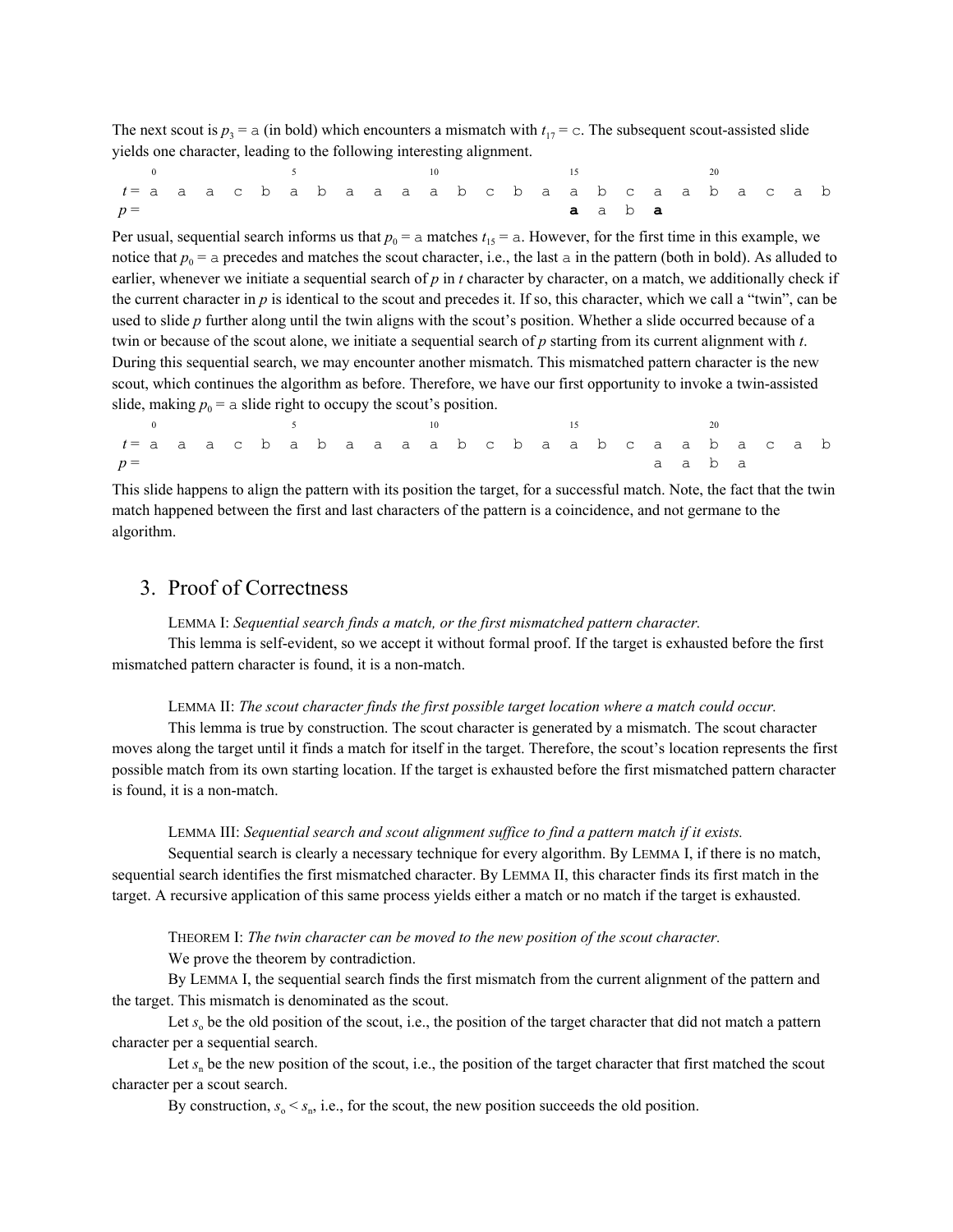By LEMMA II, the scout character identifies the first possible target location thereon, thus moving from an old position to a new position.

Formally, there exists no *k* such that  $s_o < s_o + k < s_n$ , where  $t_{so+k} = t_{sn}$ .

Let *w* be the position of the target character that currently matches the twin character.

By definition,  $w < s_0$ , i.e., the twin character precedes the scout character.

By transitivity,  $w < s_0 < s_n$ .

Assume an intermediate position  $w+k$  in the target prior to the new scout position where the twin could

match.

Therefore,  $w < w + k < s_n$ , where  $t_{w+k} = t_{sn}$ .

Colloquially, we say the twin character could move *k* positions rightward. Therefore, even the scout character must move *k* positions rightward.

Therefore,  $s_0 < s_0 + k < s_n$ , where  $t_{\text{so+k}} = t_{\text{sn}}$ .

However, this statement contradicts LEMMA II. If an earlier position existed, the scout would have found it. Therefore, either an earlier position does not exist, or  $w+k = s_n$ . In other words, the twin must move to the new position for the scout.  $□$ 

#### THEOREM II: *The Scout algorithm will find a pattern match if one exists.*

By LEMMA III, sequential search and scout alignment suffice to find a pattern match if one exists. During the sequential search, if a twin is never found, the algorithm will find a match if one exists. If a twin is ever found, per THEOREM I, it is always legitimate to align the twin to the new position for the scout and resume sequential search and scout alignment, which suffice. Therefore, in all cases, the algorithm will find a match if one exists. □

### <span id="page-4-0"></span>4. Discussion of Performance

Strictly measured by character comparisons alone, Scout *does not* advance the field of substring matching. However, we expect better algorithms to execute faster, and by that metric, Scout indeed does clearly improve over most algorithms. Our explanation for this seeming paradox relies on hypotheses based on computer architecture.

The Scout algorithm attempts to skip over parts of the target by making as few comparisons as possible. All such attempts can outperform brute force simply by making fewer comparisons. Boyer-Moore makes far fewer comparisons, therefore outperforms brute force significantly. Scout makes roughly as many comparisons as brute force, yet outperforms it, to the extent that Scout and Boyer-Moore rival each other in performance. We hypothesise that Scout's performance gains come not from making fewer comparisons, but from two unusual factors: memory lookups and caching. As compared to brute force, Scout often requires half as many memory lookups. Boyer-Moore often requires even fewer memory lookups, e.g., a quarter to tenth as many as brute force. On most microprocessors, character comparisons are cheap but memory lookups are expensive, therefore performing fewer memory lookups entails significant speedup. Scout gains an additional edge in performance because the manner in which it accesses memory exploits temporal and spatial locality. Therefore, caching systems serve Scout better than they do Boyer-Moore. The net result is that Scout's performance, as measured by elapsed time, rivals the best algorithms in existence. We will examine performance in more detail in subsequent parts.

## Part II

In this part, we refer to related work in substring matching. It is not our intent to survey all available algorithms exhaustively. Instead, we pick several algorithms that may be considered best-of-breed so that we can compare them to Scout in later parts. In the course of this research, we were able to suggest some variants to some of these algorithms that improve the performance characteristics of those algorithms. Selecting those variants favours those algorithms in our subsequent performance comparisons. Although we have presented our comparisons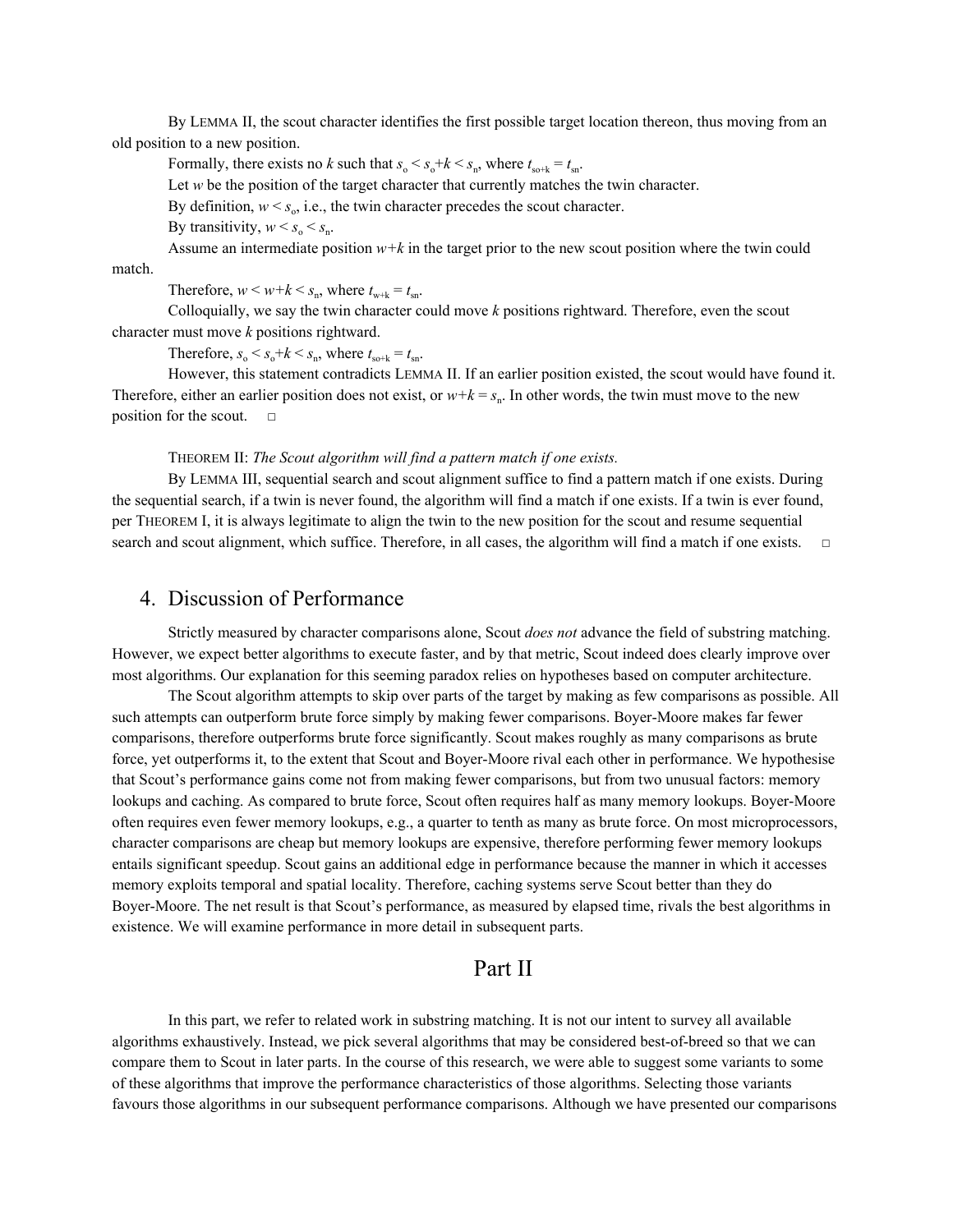<span id="page-5-0"></span>against those variants alone here, our unpublished results include comparisons against the originals as well. None of the conclusions we draw here change because of our decision to select the best variants.

## 5. Related Work

The brute force, double-loop algorithm is the most common one used to find a substring. Since the late 1970s through the early 1990s, several alternative algorithms have been proposed, notably, Knuth-Morris-Pratt [KMP77], Karp-Rabin [KR87], Boyer-Moore [BM77] and Aho-Corasick [AC75]. Some of the best-performing algorithms known, i.e., the Horspool algorithm [Hor80] and the Sunday Quick Search algorithm [Sun90] are variants of Boyer-Moore. Several surveys of these and other classes of algorithms can be found in the literature [CL97]. Although the theoretical average- and worst-case performance of each of these algorithms beats brute force, these algorithms have not found their way into common usage. We believe that there are several criteria other than theoretical performance that hinder their adoption. We will examine those criteria in more detail in a subsequent section.

Most substring search algorithms fall into a few broad classes. One large class contains algorithms that identify properties of the pattern or target so that portions of the target can be skipped over. This class includes Boyer-Moore and several variants. Most of these algorithms require a preprocessing step. Most of them reserve memory proportional to the size of the pattern or the size of the alphabet used in the pattern and target. Brute force and Scout may be considered degenerate members of this class. Brute force skips characters by the minimum possible value, i.e., one. Brute force and Scout require no extra memory. A second class contains algorithms that compute some heuristic that could result in false positives, but not false negatives. On a positive match for the heuristic, these algorithms fall back to a sequential search for disambiguation. This class includes Karp-Rabin and some variants. A third class contains algorithms that use characteristics of the language, e.g., character frequencies, to determine how to navigate the target. This class includes Aho-Corasick and other variants. Yet other classes may exist. We look at related work more closely in the next part.

As mentioned earlier, most substring search algorithms either attempt to skip comparing portions of the target, or compute heuristics that tolerate false positives, or use language features to speed up the process of finding a pattern in a target. In our work, we do not undertake any objective comparisons against algorithms in the third class, namely, language-specific ones. Our goal has always been to find the best possible generic substring matching algorithm, not one specific to any domain.

The brute force algorithm is deployed widely. It is the String indexOf algorithm deployed in the Java language library for OpenJDK as of version 9.0.1. In other words, one of the most common libraries for one of the most popular languages for large-scale applications uses the brute force approach for any and all substring matching. The C implementation of strstr also uses brute force. The Python implementation of the find method uses Sunday Quick Search (although it claims to use Boyer-Moore), but makes two key accommodations in order to circumvent the problem with that algorithm, namely the need to store a bad character array whose size is dependent on the character set. Instead of storing the bad character skip value for all characters in the set, the skip value for only the last character is stored. Also, the Python implementation checks for presence of a target character in a pattern with a low-fidelity Bloom filter that can result in false positives, e.g., treating ȁ the same as ā. These accommodations result in smaller shifts than the classical Boyer-Moore algorithm, but avoid some of its most problematic characteristics.

### <span id="page-5-1"></span>6. Rolling Algorithms

We offer two Rolling algorithms as variants to Karp-Rabin. The central idea in these algorithms is to perform a quick and cheap match first. The cheap match may result in a false positive, which must then be disambiguated from a true positive with a sequential search. We offer two Rolling algorithms: Rolling Sum and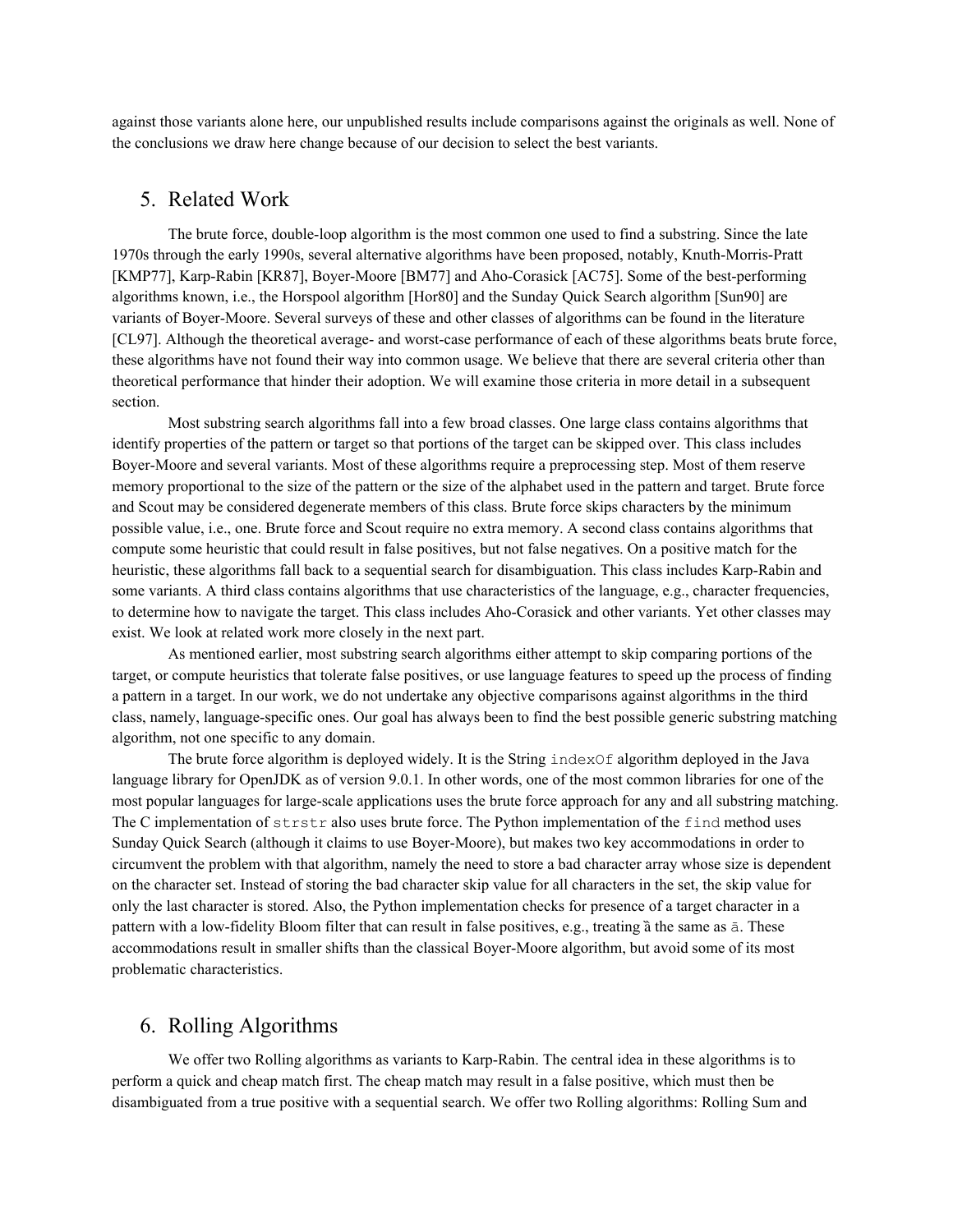<span id="page-6-0"></span>Rolling XOR. In order to describe these algorithms, let us denote a pattern string *p* as containing *m* characters  $p_0 p_1$  $p_2 \ldots p_{m-1}$ , and a target string *t* as containing *n* characters  $t_0 t_1 t_2 \ldots t_{n-1}$ .

#### 3.1 Rolling Sum

In the Rolling Sum approach, given *p* and *t*, we compute a pattern signature for  $p$ ,  $\sum p_{0,m-1}$ , as the sum of integer values for each of those characters. The integer value for a character may best be thought of as the Unicode value for that character. Turning to the target string, we pick a window of the first *m* characters (assume  $m \le n$ ) and compute a target signature,  $\sum t_{0,m-1}$ . If the target signature does not equal the pattern signature, we move the window to the next *m* characters, i.e., we compute a new target signature,  $\sum t_{1,m}$ . However, at this point, instead of recomputing the signature from scratch, we observe that:

$$
\sum t_{1..m} = \sum t_{0..m-1} - t_0 + t_m.
$$

In other words, the signature for the next window in the target can be computed by modifying the signature of the previous window, like in Karp-Rabin. We now compare the new target signature to the invariant pattern signature, sliding the target window along whenever the current target signature does not match the pattern signature.

Of course, it is possible that the current target signature matches the pattern signature even though the substring is not a match. Such a false positive can occur because of swapped character positions, or even different subsets of characters accidentally yielding the same signature. In such cases, the Rolling Sum algorithm falls back to a brute force approach, which incontrovertibly disambiguates the true and false positives. On a false positive, the algorithm continues sliding the target window. A true positive is a successful match. The process continues until a successful match is found or the target string has been exhausted.

We offer a pseudocode implementation of Rolling Sum below, with edge-case checks elided:

```
given target string t, pattern string p
let n = \text{target.length}, m = \text{pattern.length}let patternSig = 0, targetSig = 0for i from 0 to m - 1
      patternSig += integer value of pattern[i]
      targetSig += integer value of target[i]
for i from 0 to n - m
      if patternSig == targetSig
            compare pattern[0 .. m-1] to target[i .. i+m-1]
            if matched return success
      // if here, either signature didn't match or it did
      // but brute force failed.
      targetSig -= integer value of target[i]
      targetSig += integer value of target[i + m]
return failure
```
The four bolded lines represent the heart of the Rolling Sum algorithm. Those lines could raise three possible concerns. One, the arithmetic operations could be expensive. On most modern microprocessors, integer addition and subtraction are implemented with one or two processor cycles, i.e., in the fastest possible manner. In other words, the arithmetic operations are about as expensive as character comparisons or loop variable increments. Of course, when the signatures *do not match*, the algorithm obviates large numbers of character comparisons, thus providing practical speed-up. Two, the signatures could have too many false positives, devolving into a brute force check but with the overhead of computing the rolling sum. Certainly, it is possible to create pathological test cases that demonstrate that concern (e.g., imagine searching for the pattern "ac" in a target "bbbbbbbb"), but practically, we expect false positives to be relatively rare. The signature can be made more discriminatory if we used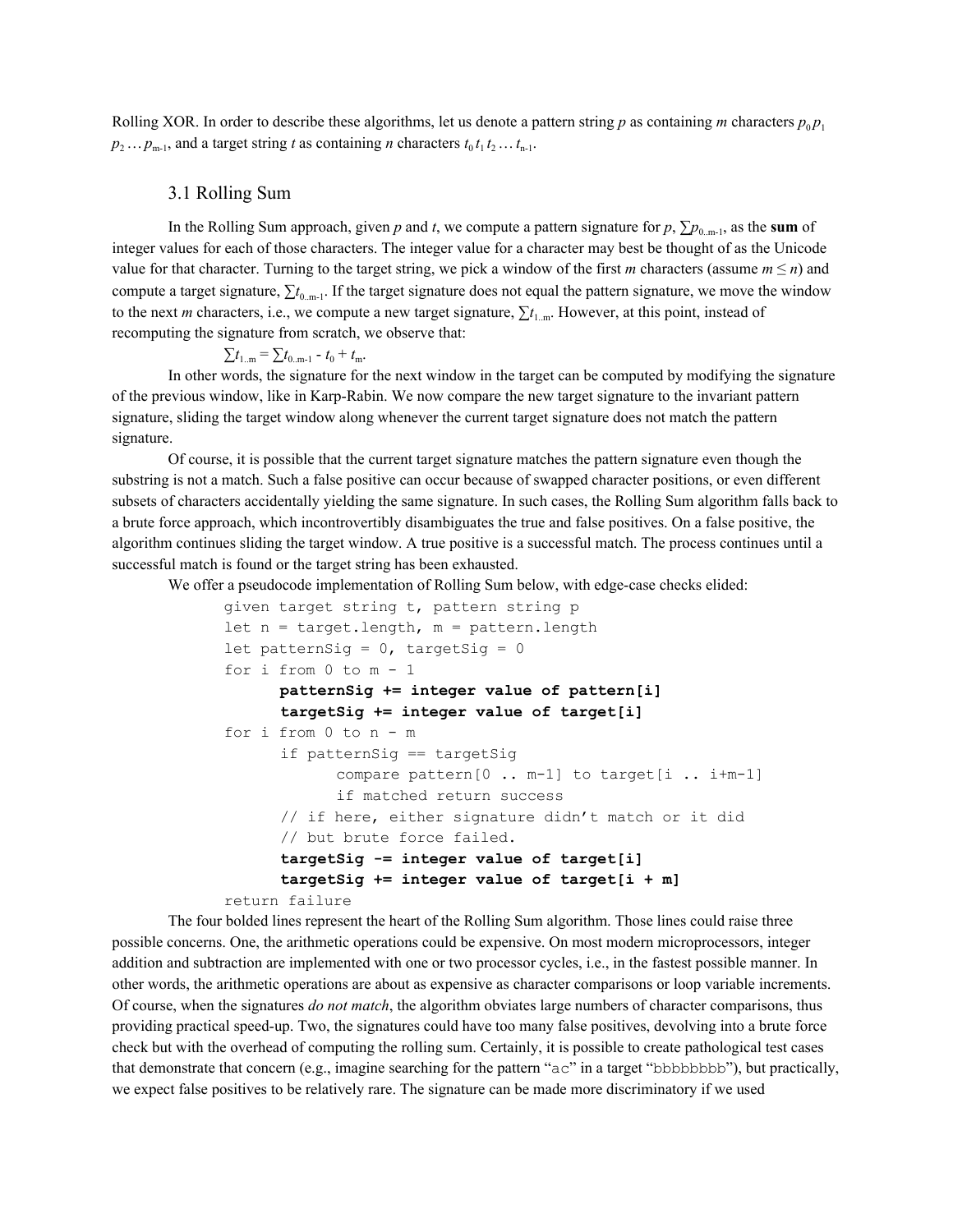multiplication/division instead of addition/subtraction, but doing so substitutes cheap +/- operations with expensive  $\times/$  operations. Three, the signatures could overflow the data type used to compute them. However, as long as the overflow does not cause an exit, it does not matter. An overflow would result in a negative sum, which is perfectly valid as a signature.

#### <span id="page-7-0"></span>3.2 Rolling XOR

Some of the concerns with the Rolling Sum approach can be alleviated with a Rolling XOR approach. The Rolling Sum works because the function used to compute the signature is reversible, commutative and cumulative. It is reversible because addition has a dual, namely, subtraction. It is commutative, therefore integer values for characters can be added and subtracted in any order to retrieve sub-signatures. Finally, because the function is cumulative, it is a compressed representation of the pattern, albeit with a propensity to false positives. As we alluded earlier, but for the cost, multiplication could also be chosen for the signature, as it too is reversible, commutative and cumulative.

Another function that is reversible, commutative and cumulative is the bitwise XOR function. Accordingly, in the Rolling XOR approach, given *p* and *t*, we compute a pattern signature for  $p, \frac{1}{2}p_{0,m-1}$ , as the bitwise **XOR** of integer values (Unicode) for each of those characters. Turning to the target string, we pick a window of the first *m* characters (assume  $m \le n$ ) and compute a target signature,  $\angle t_{0,m-1}$ . If the target signature does not equal the pattern signature, we move the window to the next *m* characters, i.e., we compute a new target signature,  $\varepsilon t_{1,m}$ . However, at this point, instead of recomputing the signature from scratch, we observe that:

 $\leq t_{1..m} = \leq t_{0..m-1} \leq t_0 \leq t_m.$ 

In other words, as before, the signature for the next window in the target can be computed by modifying the signature of the previous window. The Rolling XOR algorithm's performance characteristics are also  $O(m + n)$ .

The pseudocode implementation of Rolling XOR is near-identical to the Rolling Sum above. The only changes are to the bolded lines. Those changes are shown below:

```
given target string t, pattern string p
...
      patternSig ^= integer value of pattern[i]
      targetSig ^= integer value of target[i]
...
      targetSig ^= integer value of target[i]
      targetSig ^= integer value of target[i + m]
return failure
```
Revisiting the concerns with the Rolling Sum algorithm, some benefits of the Rolling XOR algorithm are apparent. One, the signature operations are cheap. On most modern microprocessors, bitwise operations are implemented with one processor cycle, i.e., in the fastest possible manner. Two, the signatures could still have too many false positives. It is unclear which of Sum or XOR raises more false positives; for example, the "ac" in "bbbbbbbb" case above is a false positive for Sum, but not for XOR. However, conceptually an XOR operation can have one fewer result bit as compared to Sum (the carry bit), therefore carries less information than Sum. Three, overflows are not an issue for XOR, because there is no carry bit.

### <span id="page-7-1"></span>7. Scout Variants

In the course of crafting the Scout algorithm, we explored several variants. These variants are attractive because they either simplify the algorithm, or avoid repeated recalculations of some items, or combine features of the Scout algorithm with an alternative algorithm.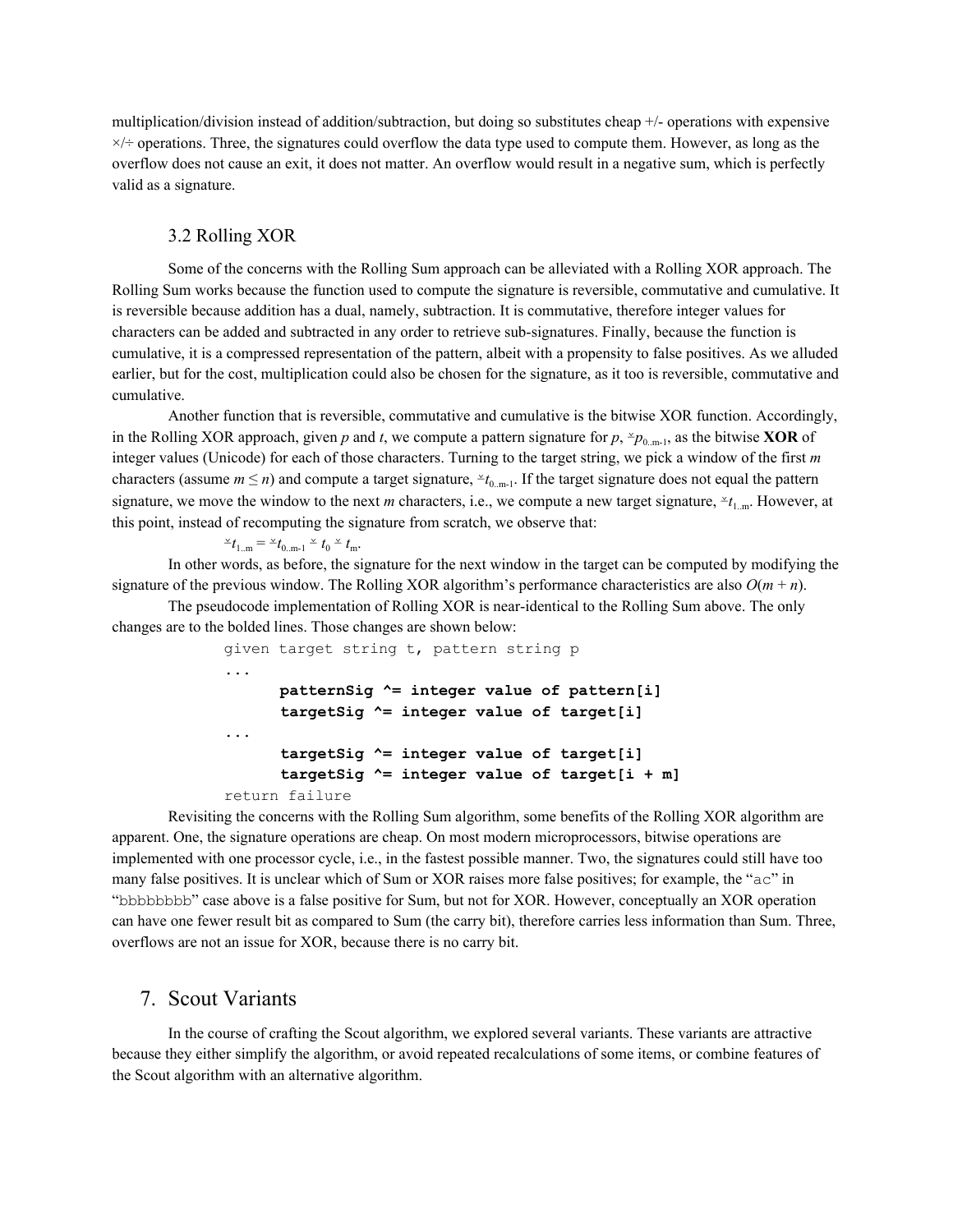#### <span id="page-8-0"></span>7.1 Scout Simple

The Scout Simple variant of the Scout algorithm simplifies the logic within the Scout algorithm, but at a cost to performance. Given *p* and *t*, we begin the algorithm by comparing the first characters of each. On a match, we move on to the next characters of each, and so on much like the brute force approach. However, on a mismatch, In Scout Simple, we designate the last character of  $p$  as the scout. We march the scout along the target exactly as in the Scout algorithm. If we find no match, *p* is not contained in *t*. If we do, we slide *p* along the target such that the last character in *p* (which is at the scout's original position) lines up with the match in *t*. We then initiate a full search of *p* in *t* starting from this new position. However, we never initiate the twin matching portion of the Scout algorithm. Once again, if a mismatch occurs we designate the last character in *p* as the scout and repeat the process.

The algorithm is fairly simple, and captures much of the performance gains of the preceding Scout algorithm, but not all of it. In terms of comparisons, the Scout Simple algorithm missed out on some opportunities to find twin characters because the scout is always the last pattern character. Memory lookups are virtually identical between both algorithms. We hypothesise that the loss in performance is because of poorer spatial locality. In Scout, when a mismatch occurs on a sequential search, the scout search takes over from the very next character in the target. In contrast, in Scout Simple, when the sequential search fails, the scout begins at a potentially faraway point in the target.

#### <span id="page-8-1"></span>7.2 Scout Twin

In the Scout Twin variant of the Scout algorithm, we observe that if any given character in the pattern has a twin, it is always the first occurrence of that character in the pattern. Accordingly, Scout Twin introduces a preprocessing step to compute and store the positions of those twins once. The algorithm proceeds near-identically as the Scout algorithm, beginning with sequential search, encountering a mismatch, selecting a scout and marching it forward. In Scout Twin, we straightaway identify whether this scout has a twin or not, and where it is located in the pattern. If a twin exists, the pattern can be slid further.

Alluring as the Scout Twin is, it performs worse than Scout. First, it requires a preprocessing step to locate the twins. This step has  $O(m^2)$  complexity. Second, the twins have to be stored in memory in an array whose size is *O*(*m*). Third, accessing this array during the search introduces a memory lookup with poor spatial or temporal locality.

#### <span id="page-8-2"></span>7.3 Scout Variant

The Scout Variant variant of the Scout algorithm is a minor adjustment to the Scout algorithm that offers no theoretical advantage, and ends up being poorer in practice. In Scout, we observe that after finding a scout and sliding the pattern to align with the scout, we embark on a modified sequential search. We check each pattern character against a corresponding target character, and if they match, we check the pattern character against the scout to see if it is a twin. The Scout Variant reverses the order of those two checks. In this variant, we first check if a pattern character is a twin, and only then check against the corresponding target character.

<span id="page-8-3"></span>The Scout Variant has roughly the same number of memory lookups and comparisons as Scout. However, its performance is slightly worse, likely because of artifacts of the underlying microcomputer architecture.

#### 7.4 Scout Sunday

The Scout algorithm resembles the Boyer-Moore class of algorithms in the sense that all of them exploit a mismatch between a pattern character and a target character as an opportunity to slide the pattern along the target. The Scout algorithm identifies a scout in the pattern string to determine how much to slide. The Boyer-Moore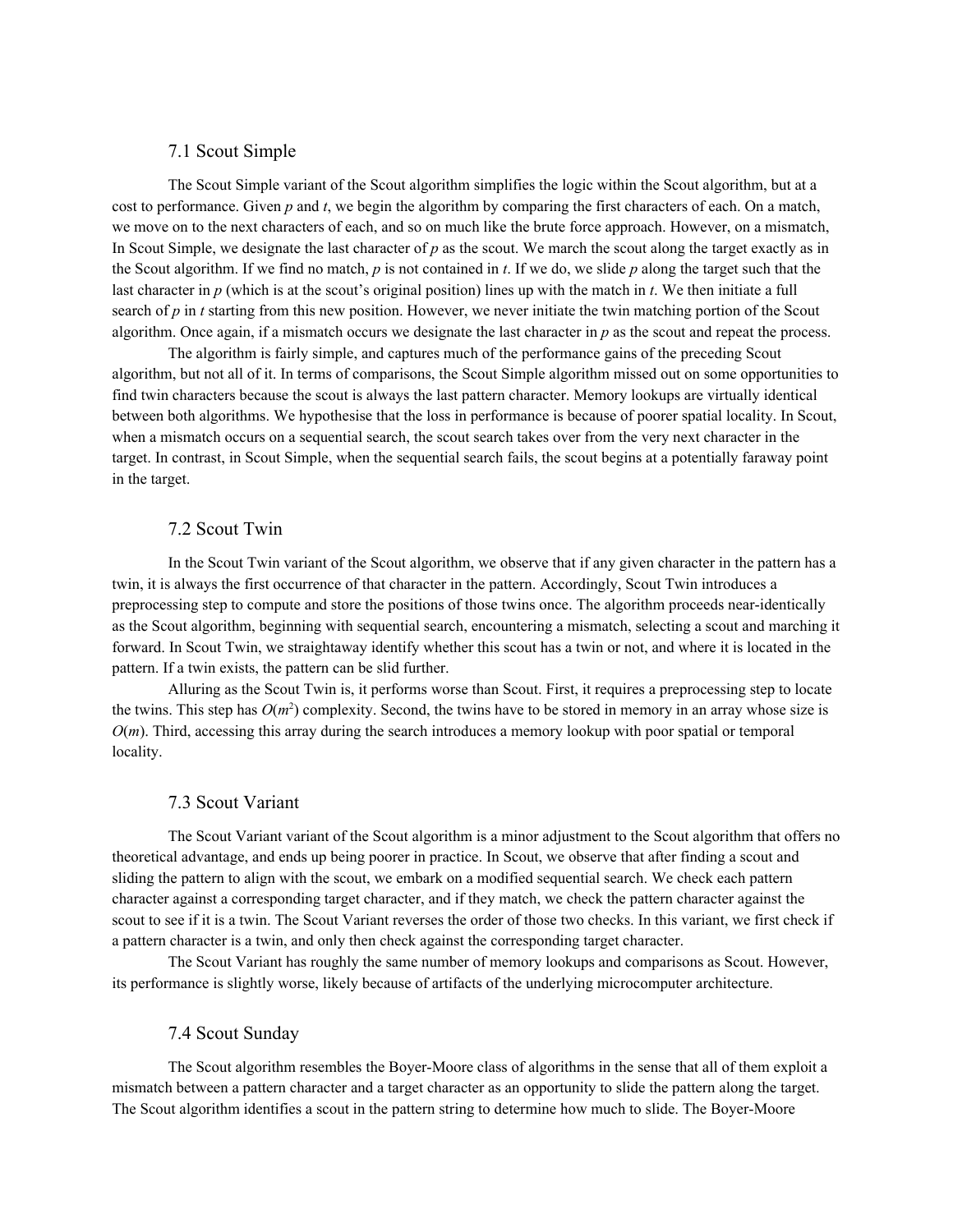algorithms use the mismatched target character, specifically, its last occurrence in the pattern to determine how much to slide. Of these, the Sunday Quick Search algorithm does not depend on the order in which the pattern is searched in the target, i.e., first-to-last or last-to-first order does not matter. This algorithm also is the Boyer-Moore variant that moves the pattern along most aggressively, and is therefore the fastest under most circumstances.

Our proposed Scout Sunday algorithm combines either Scout, Scout Variant or Scout Simple with Sunday Quick Search. All of these algorithms begin with a sequential search. On a mismatch, our proposed Scout Sunday algorithm would perform the target-based bad character slide suggested by the Sunday Quick Search algorithm, then attempt an additional slide based on the scout character. We believe this amalgamated algorithm could have attractive theoretical performance. However, we have not analysed it in detail. First, we have not attempted a proof of correctness for this approach. Second, we have not encoded all of the combinations mentioned above in order to conduct empirical observations. Finally, even if we undertook these tasks, Scout Sunday would suffer from some of the challenges faced by all of the Boyer-Moore class of algorithms.

### <span id="page-9-0"></span>8. Exemplar Choices

When comparing and contrasting substring search algorithms, we face an abundance of choices. At the time of this writing, we are aware of over forty algorithms for substring search, including brute force and all of the algorithms and variants we have listed here. Exhaustive comparisons across all of these based on performance, memory, applicability, simplicity, etc. would be a welcome body of work. In the next part, we make a modest contribution towards that body of work without taking it on in full. Our more detailed comparisons will use the following algorithms alone: Brute force, Rolling XOR, Sunday Quick Search and Scout. While we acknowledge the risk involved in limiting our focus to a few algorithms alone, we believe our choices are reasonable because they permit us to perform a deep analysis along our lines of inquiry.

We chose brute force simply because it is a baseline as well as an incumbent algorithm. We chose Rolling XOR to represent the heuristic class of algorithms because it performs far better than its peers in that class, yet does not incur some of their expensive operations. To put matters in perspective, Karp-Rabin, which could lay claim to being an exemplar of this class almost always performs worse than brute force, whereas Rolling XOR beats brute force. The Boyer-Moore class has the largest number of variants, but it is generally accepted that Sunday Quick Search is the fastest among them. We did not choose language-specific algorithms because our goal has always been to identify domain-agnostic algorithms. Finally, we chose Scout from among our many variants because it performed the best.

## Part III

When comparing substring search algorithms, most authors focus on performance, understandably so. Performance often translates to number of character comparisons, whether best, worst or average case. Of course, other metrics matter as well, for example memory usage. However, character comparisons dominate most discussions around performance because character comparisons count towards order complexity, and order complexity remains the gold standard in computer science for evaluating the performance of algorithms. We argue for a broader approach for evaluating substring searching algorithms, without diluting the focus on performance.

Our performance numbers indicate that Scout should be a strong contender for a general-purpose substring searching algorithm. As a matter of practical performance, we will show that Scout is one of the fastest algorithms available. While it may score poorly on the count of character comparisons, it scores well on memory lookups. Although traditional measures of performance are based on character comparisons, we believe memory lookups should be given more prominence because the former are far less expensive than the latter. Therefore, an algorithm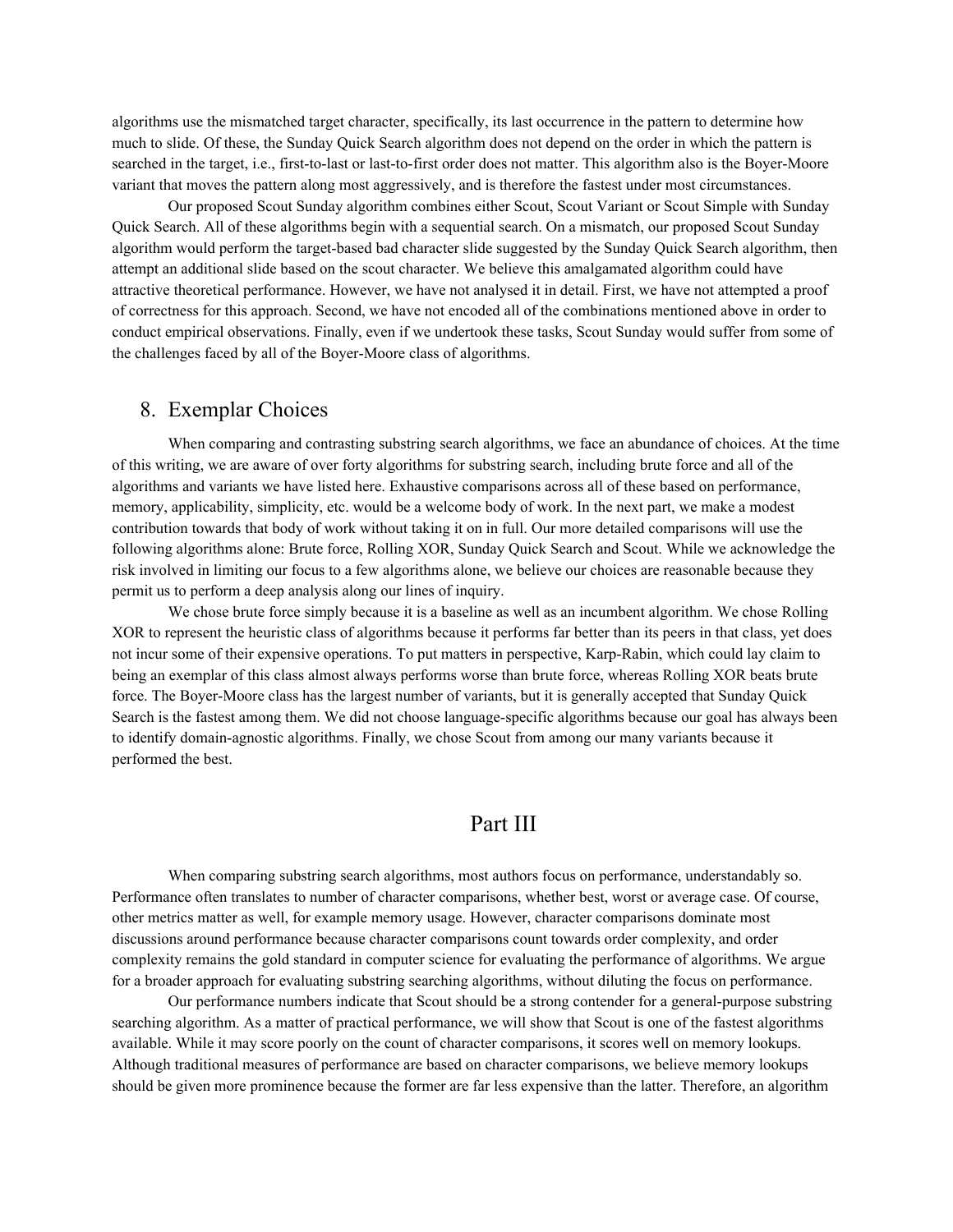that reduces memory lookups, be it at the expense of more character comparisons is likely to be faster, as shown by Scout.

In our experiments, we have endeavoured to offer every advantage possible to alternative algorithms. We have faithfully transcribed the implementations available publicly. We made variable names and formatting more readable, which does not affect performance. Most importantly, for algorithms that required memory proportional to the alphabet size, we assumed the alphabet size to be 256 characters. In other words, we permitted these algorithms to function for the ASCII character set alone, although Scout works as-is for Unicode. When we refactored the alternative algorithms faithfully to work for Unicode, they either failed outright or resulted in absurdly high wall-clock times.

Several subjective criteria may influence the choice of a general-purpose substring search algorithm over and above practical performance, preprocessing and memory usage. Below, we discuss a few other criteria and argue for attention towards them. In Appendix C: Tabular [Comparison](#page-19-1) of Various Algorithms, we will list out all of the algorithms we have surveyed extensively, i.e., implemented and tested against, and present our assessment of those algorithms as well as several others against the criteria below.

- *Character set*. Some algorithms, notably Karp-Rabin and Boyer-Moore, assume an ASCII character set consisting of 256 characters, i.e., characters representable within one byte. Modern Unicode character sets can take 1-4 bytes. These algorithms were formulated when Unicode was not prevalent. With Unicode, they either fail outright, or when upgraded, consume prohibitive amounts of memory.
- *Language specificity.* Some algorithms, notably Aho-Corasick and Sunday Maximal Shift rely on letter frequencies in languages. Obviously, letter frequencies vary by language, making the algorithms harder to generalise. Moreover, letter frequencies in specific subdomains will likely differ, e.g., in genome matching.
- *Simplicity*. The brute force approach is simple to implement, requiring less than 20 lines of formatted code, including boiler-plate. The other approaches, including ours, can be 2-4 times larger. Of course, lines of code is a trivial concern, but conceptual complexity can complicate provability, thus hindering broader acceptance.

## <span id="page-10-0"></span>9. Practical Performance

The point of evaluating performance is to assess whether one algorithm is speedier than another, especially at scale. Turning our attention to time taken as a metric of performance, we recognise that while character comparisons certainly contribute towards time taken, they are not as dominant as other factors. Several algorithms undertake preprocessing steps in order to speed up subsequent searching. The work done in those preprocessing steps technically does not count towards the number of character comparisons. However, general-purpose substring searching is likely to have low reuse, i.e., it is likely that every time the algorithm is invoked, the pattern and target may change. Therefore, algorithms that preprocess either the pattern or target or both have to undertake their preprocessing steps for every single invocation. Preprocessing consumes time, whether or not the character comparison counts improve.

Yet other algorithms involve expensive operations, e.g., modulo arithmetic. On most microcomputers, these operations are far more expensive than character counts. Certainly, some microcomputers may come equipped with separate processing units to speed up arithmetic calculations, but such processing is still likely to be more expensive than character comparisons.

Memory lookups affect performance. Given how cheap character comparisons are on most modern microcomputers, memory lookups can take several more processor cycles than character comparisons. Therefore, reducing the number of memory lookups can reduce time taken to execute an algorithm. Memory lookups play another role in performance when spatial and temporal locality are taken into account. Techniques such as paging and multi-level caching have been developed to reduce the cost of memory lookups. While we do not expect to craft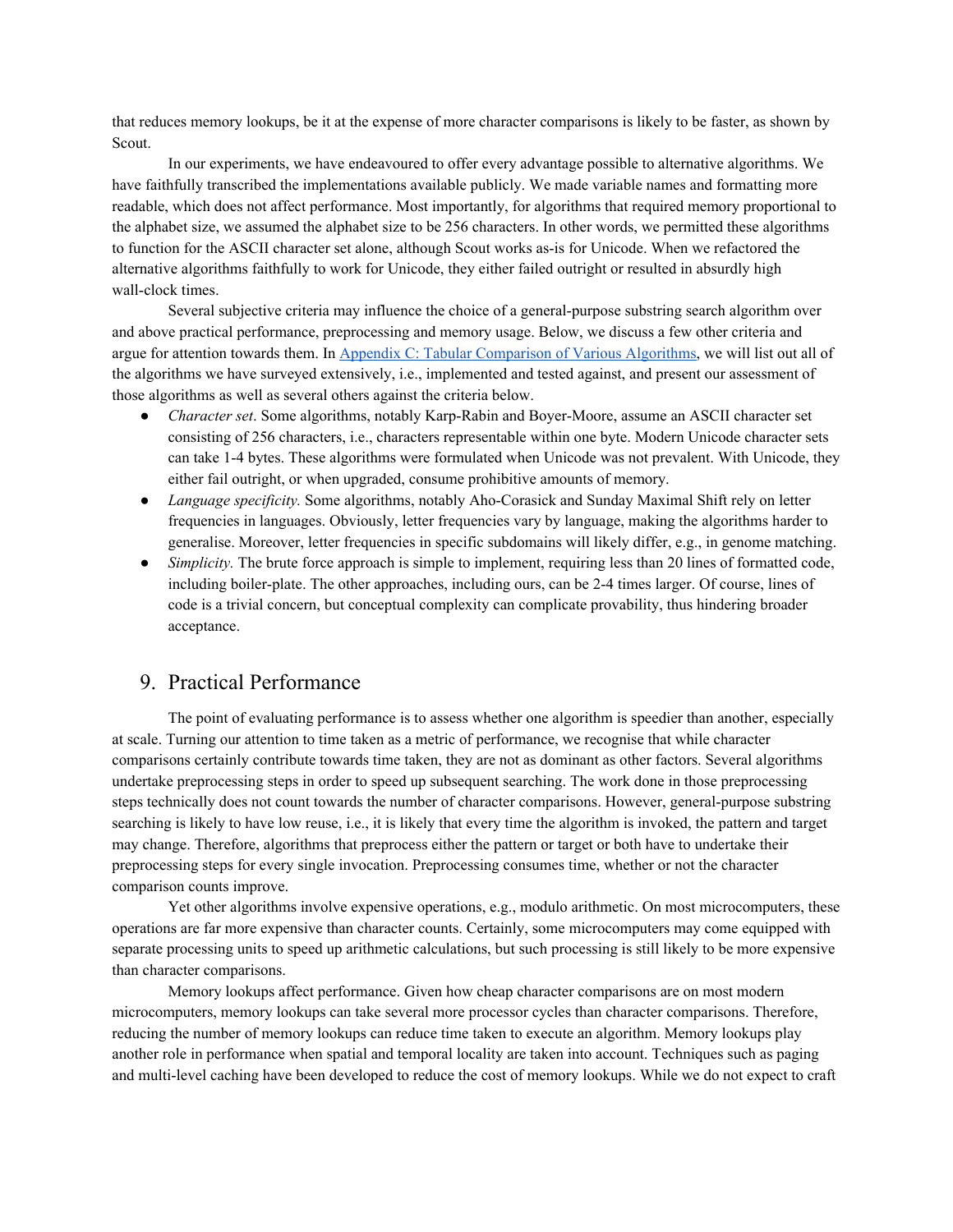algorithms to account for specific paging or caching techniques on specific machines, an algorithm that naturally exploits basic paging and caching will perform better than an equivalent algorithm that does not.

We have chosen to normalise all of these factors by comparing wall-clock time. The question of how to account for all of these and other factors is challenging. Focusing on character comparisons alone can seem myopic especially if a low character comparison count comes at the expense of too many memory lookups or costly arithmetic operations. Loading up most of the work in a preprocessing step so as to make the search cheap is counter-productive. Deep textual analysis may reduce character comparisons dramatically, but may not lend themselves to practical solutions. By focusing on wall-clock time, we force a normalisation of all of these disparate factors into a common currency that is comparable and practical.

Wall-clock time as a common currency is not flawless. It will be readily apparent that wall-clock times for the same tests run on different machines, operating systems, compilers, loads, etc. will differ. Therefore, only relative wall-clock times lead to meaningful comparisons. More particularly, the wall-clock times have to be compared for the same tests on the same machines, under the same load conditions. Another issue with wall-clock times is that underlying performance trends and patterns are not readily apparent unless several data points are plotted and examined. For example, a pen-and-paper analysis of an algorithm may suggest its performance grows linearly, but a wall-clock time plot may reveal large start-up costs that are not amortised well enough to make the linear growth apparent until extremely large data sets are chosen. Alternatively, another seemingly linear-growth algorithm may be revealed to encounter page thrashing, which causes performance to deteriorate for large data sets.

### <span id="page-11-0"></span>10.Standard Testbeds

We were unable to find a standard set of benchmark tests for assessing substring search performance. Therefore, we crafted a synthetic suite of tests, written in Java. Our testbeds were crafted to test several hypotheses:.

- 1. Obviously, our algorithms as well as the alternatives should function correctly. We measured correctness somewhat more stringently than necessary, by checking for the exact position at which a pattern was found in the target, rather than merely a true/false check. We also checked for Unicode patterns and targets.
- 2. We varied the depth at which the pattern was found in a fixed target. In other words, we crafted a synthetic target of a fixed size (100 characters), and inserted a fixed-size pattern (5 characters) that was guaranteed to exist in the target. We varied whether the pattern was found at the start  $(0\%)$ , the end  $(100\%)$ , the middle (50%) as well as several other intermediate positions. Specifically, our pattern string was "aabca", and our target string was " $x \times x$ ... $x a$ abcax $x \cdot x$ ... $x$ ", where the prefix of x characters was of length *p*, and the suffix was of length *q*. Therefore pattern length  $m = 5$ , and target length  $n = p + q + m = 105$ . If  $p = 0$ , the pattern depth is 0%, but if  $q = 0$ , the pattern depth is 100%. Using this testbed, we tried to ascertain how algorithmic performance varied from best case (0%) through worst-case (100%).
- 3. We varied the length of the target string. We crafted increasingly long target strings (from 0 through 10,000 characters), and appended a fixed pattern string (5 characters) at the very end to simulate worst-case behaviour. Specifically, our pattern string was "aabca", and our target string was "xx...xaabca", where the prefix of x characters was of length *p*. Therefore pattern length  $m = 5$ , and target length  $n = p+m$ . We varied *p* in order to craft longer target strings. We expected all algorithms to grow linearly in wall-clock time as length increased. However, we wanted to observe the slopes of those linear curves for various algorithms.
- 4. We simulated real-life scenarios by choosing a well-known literary passage (Hamlet's famous soliloquy), and searching for substrings deeper and deeper into this target, again starting from 0% through 100%. This test not only simulated real-life human behaviour, but also tested whether all of the algorithms processed punctuation, spaces and mixed cases correctly. By concatenating all of the lines in the soliloquy, we were able to craft a target string of modest-to-large size (1500 characters). The exact target string, as well as our test cases are shown in [Appendix](#page-19-0) B: Real-life Testbed. We readily concede the cultural monotony in the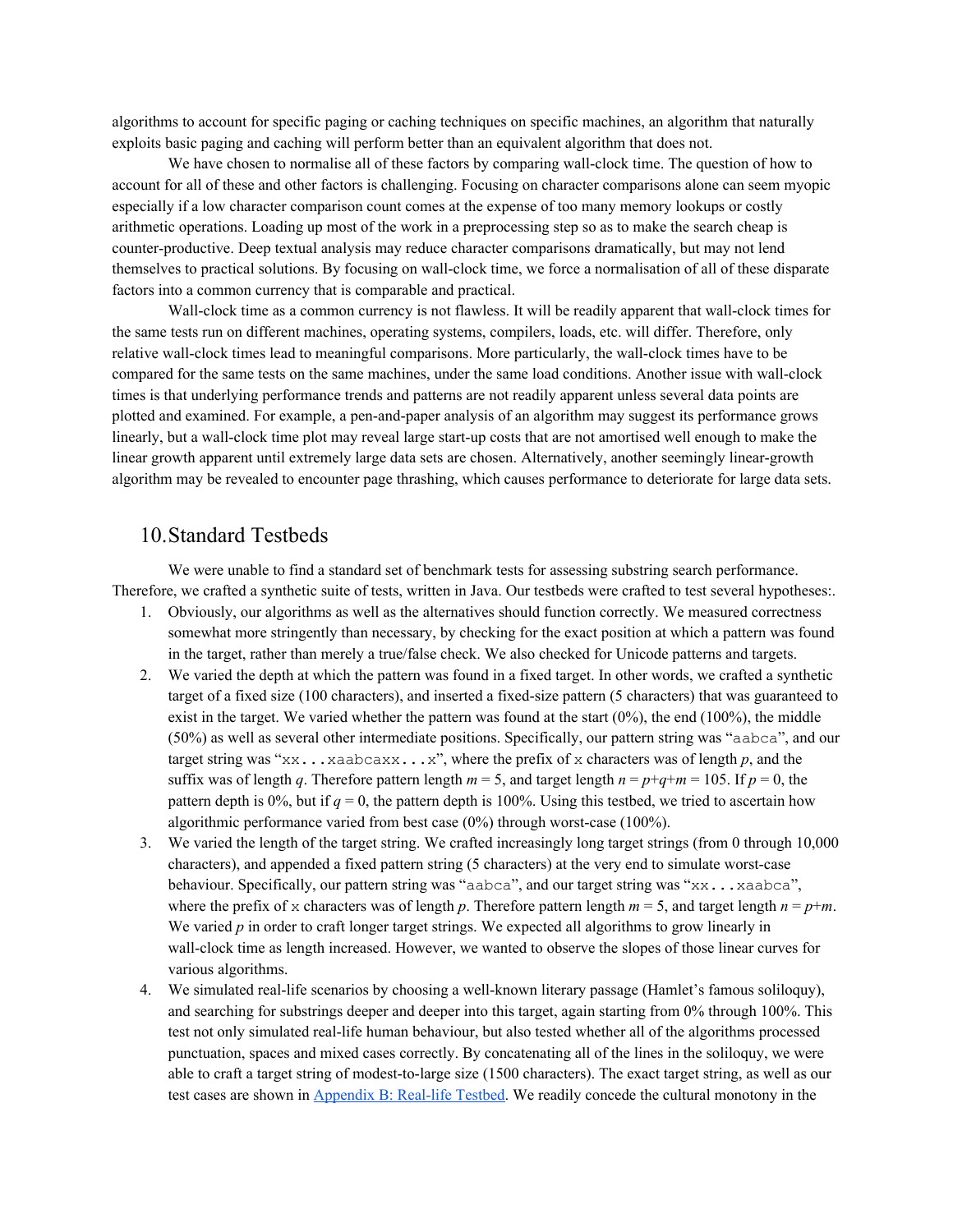choice of this text. While it does not include characters from other languages or even accents, by choosing a well-known piece of English text, we wished to give language-specific algorithms whatever advantage they could claim.

For all of the tests, in our Java implementations, we measured four metrics. One, wall-clock time, with timers surrounding repeated method invocations within loops. Two, comparisons, by instrumenting the code with counters. Three, memory accesses, for array characters in the pattern and target string. In short, we counted one memory access for every pair of [ and ] brackets in the code, but not for accesses to local or global variables. Four, heavy arithmetic operations, i.e., multiplication, division and modulo operators (and exponentiation had we encountered it). We did not count bitwise operators as well as addition and subtraction. Not only are those operators inexpensive, but had we accounted for those, we would have to add up array offsets, loop variables, negations, etc. The instrumentation for comparisons, memory accesses and heavy arithmetic slows down the raw performance of the algorithms, which is another reason to ignore *absolute* wall-clock times but pay attention to *relative* times.

We did *not* measure memory consumption in our tests, primarily so we could focus on practical performance. Of course, memory consumption matters, and several alternative algorithms store large amounts of global or per-pattern or per-target state prior to the actual search. We have penalised all preprocessing by counting them towards the wall-clock time taken to execute the search. Doing so exempts algorithms that require global preprocessing, e.g., constructing a one-time dictionary, and also ignores the memory consumption of these algorithms. Other surveys have examined the memory consumption characteristics of alternative algorithms. We refer interested readers to those surveys. Briefly, we will note that of our exemplars, viz. Brute force, Rolling XOR, Sunday Quick Search and Scout, only Sunday Quick Search requires any significant memory. This search algorithm, like most members of the Boyer-Moore class, stores a bad-character integer map whose size is proportional to the size of the character set.

### <span id="page-12-0"></span>11.Methodology and Results

Our tests ran on a MacBook Pro with a 2.9 GHz Intel Core i9, with 32GB RAM, running macOS v10.15.7 (Catalina). The Java version was  $9.0.1$  (build  $9.0.1+11$ ). Where applicable, our C compiler was Gnu gcc (clang-1200.0.32.2), and our Perl interpreter was version  $5$  (v $5.30.1$ ).

Each algorithm compared was coded fairly, using open-source Java implementations. For the baseline brute force algorithm, we reimplemented the algorithm rather than relying on the underlying Java implementation in order to eliminate low-level compiler optimisations. Every implementation was checked for correctness against several cases. The algorithms were "touched" lightly to make variable names consistent and readable, and formatting consistent. One conundrum we faced was with the fact that several of the algorithms, in particular Karp-Rabin and all of the Boyer-Moore variants, tolerated only ASCII characters. In such form, their performance was good, but if re-coded to permit Unicode character sets, the algorithms were entirely unworkable. For example, the Boyer-Moore algorithms would require an integer array containing 2 <sup>32</sup> entries *for every test*. Aside from the fact that such an array would use up half of the 32GB of memory on our test machine, such an algorithm is impractical for general-purpose use. In the end, we left the algorithms as-is in the spirit of offering every advantage to alternative algorithms.

In most of our presentation below, we focus on the exemplar algorithms alone: Brute force, Rolling XOR, Sunday Quick Search and Scout. Doing so permits us to focus on the salient points of the comparison. We have unpublished results comparing several other algorithms as well; those results support the conclusions here. Choosing a few exemplars also permitted us to translate them to C and Perl so as to eliminate any peculiarities of Java, our preferred implementation language. Our results in these other languages again support our general conclusions, although the specific numbers between Java, C and Perl implementations vary because of compilation techniques.

Before we dive deeper into performance here, we will make some brief notes about several algorithms, with respect to their expected performance.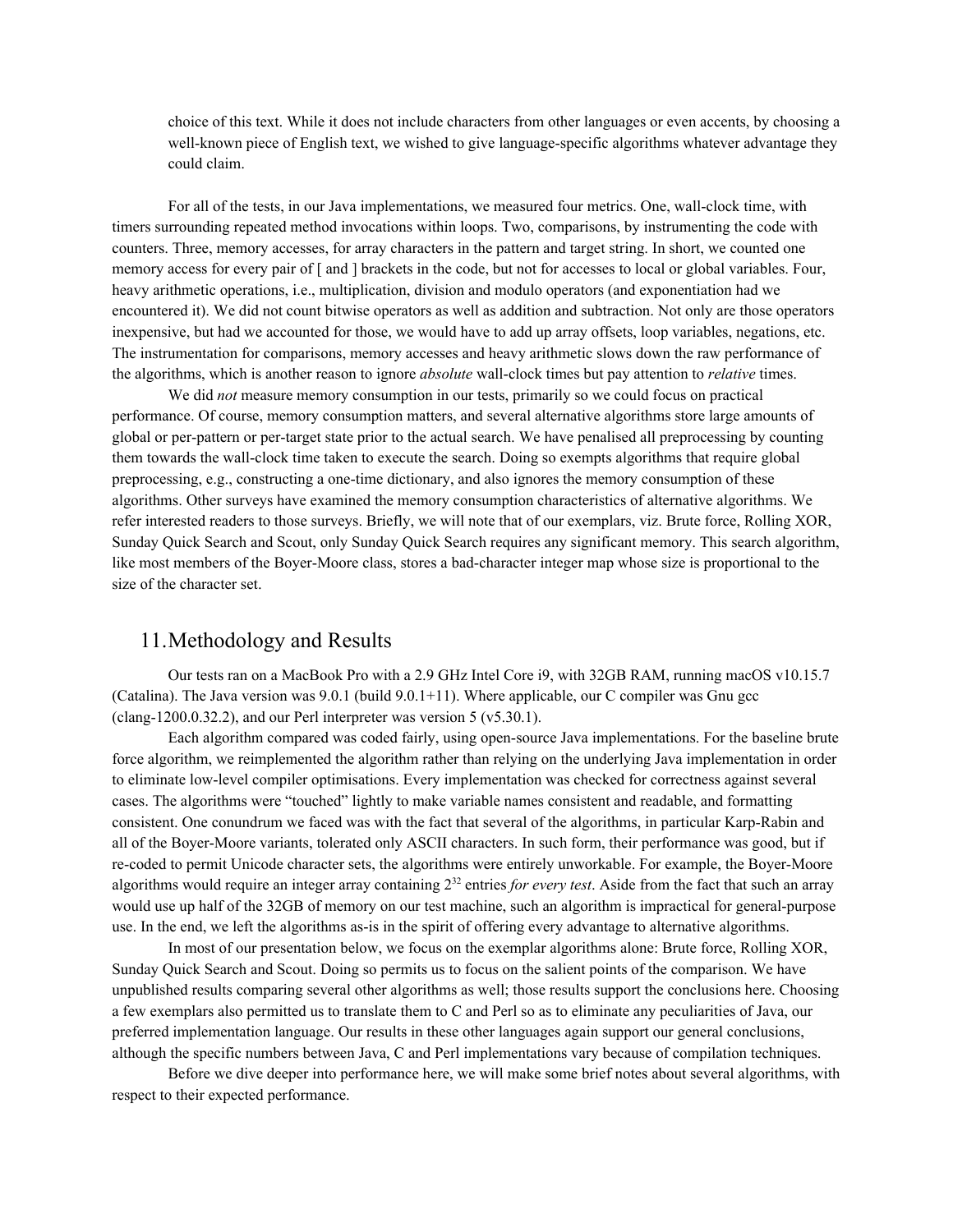The Boyer-Moore class of algorithms, including Sunday Quick Search, are justly considered as some of the best at minimising the number of comparisons. Our algorithm, Scout, fares as badly as brute force in this regard. However, the Karp-Rabin class of heuristic algorithms, including Rolling XOR, easily surpasses all of the Boyer-Moore class of algorithms. Depending on the pattern and target, the Rolling XOR can end up with a comparison count equal to as little as the length of the pattern if present, or zero if absent.

The Karp-Rabin algorithm is the only one of the ones we surveyed exhaustively that incurs heavy arithmetic. Recall that Rolling Sum and Rolling XOR perform addition, subtraction and bitwise operations alone. The performance of these algorithms reflects those choices.

The algorithms based on constructing finite automata performed so poorly at load that we abandoned them after checking them for correctness. Running large tests with them would have produced absurdly large wall-clock times that would swamp out any meaningful comparison with anything else. Accordingly, for these algorithms, we do not attempt to measure or discuss auxiliary metrics such as comparisons or memory accesses.

Several algorithms, including the Boyer-Moore class, perform a preprocessing step, which we have chosen to include within the timing results. The time spent on preprocessing gets amortised over the time spent during the search. Put another way, if the target string is large, the time spent on preprocessing becomes negligible. However, for short target strings, the startup cost overhangs on the performance of these algorithms.

Our performance results are shown in the charts below. Detailed tabular data is in [Appendix](#page-22-0) D: [Performance](#page-22-0) Tables and Graphs. If plotting wall-clock time, the Y-axes are in nanoseconds. For each data point, we averaged the result of one million runs to smooth out any spurious results. Again, the absolute numbers are irrelevant; only the relative performance of the algorithms matters.



**Fig. 1:** Wall-clock times (ns.) for different pattern depths in a given target string length (100 characters). **Fig. 2:** Wall-clock times (ns.) for different target string lengths with a given pattern depth (100%). Log scales.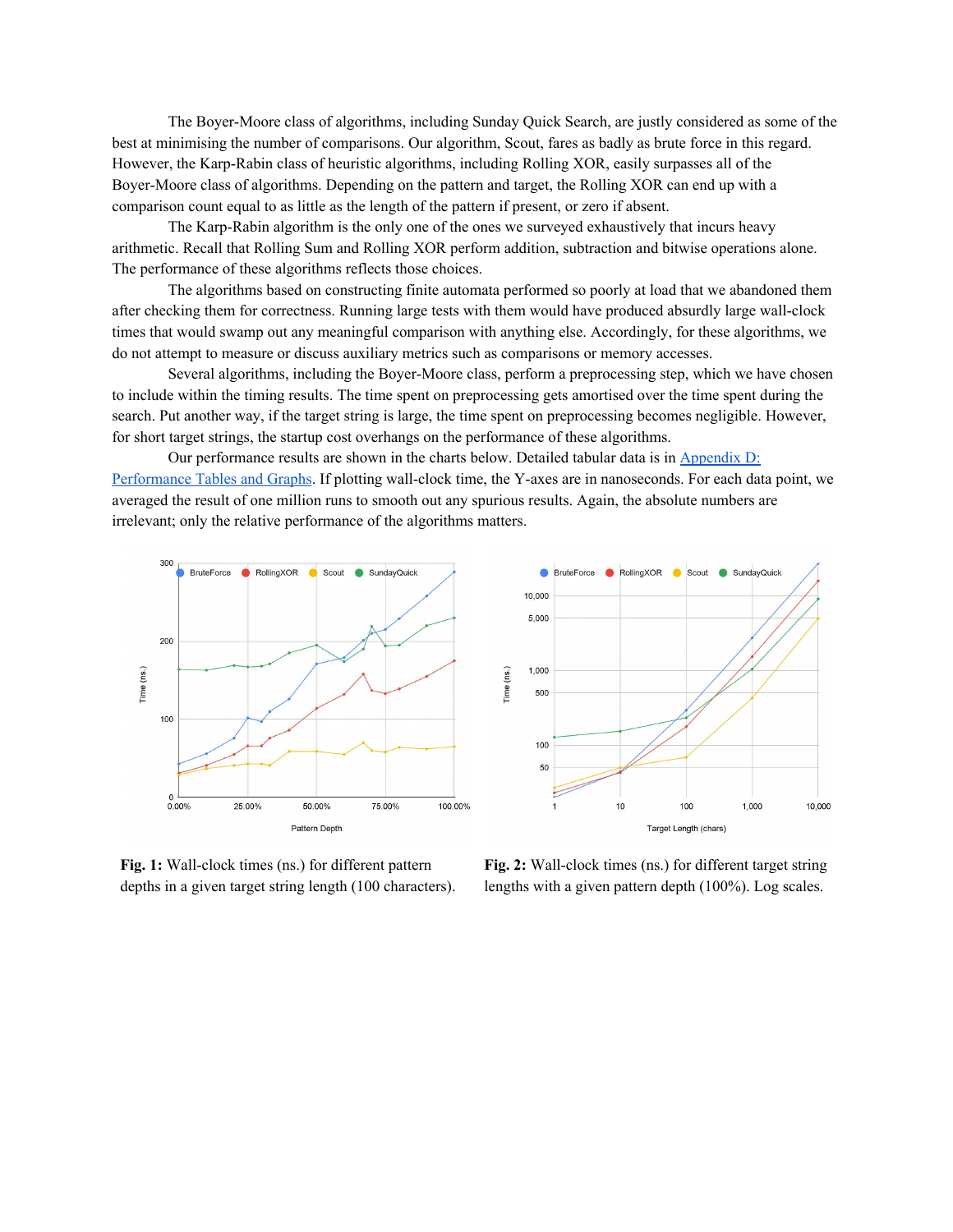Scout clearly outperforms all of the other exemplars at most data points in terms of wall-clock time. All of the algorithms display roughly linear performance, but the slopes and intercepts are rather different. For a given target string, as the pattern is situated deeper and deeper (Fig. 1), we observe that Scout and Sunday Quick Search have gentler slopes, i.e., the time taken increases slowly as the pattern is found deeper in the target string. However, Sunday Quick Search has a large y-intercept, because of its high preprocessing cost. If the target string is increased in size, with the pattern situated at 100% (Fig. 2), all of the algorithms display a linear increase in time. The high preprocessing overhead penalises Sunday Quick Search for small target string lengths, but as the strings elongate, the benefits of that processing become apparent.



**Fig. 3:** Wall-clock times (ns.) for different pattern depths in Hamlet's soliloquy (1500 characters).

Karp-Rabin (not shown here), unfortunately pays too high a price for its expensive hash-coding algorithm, never approaching even brute force. However, Rolling XOR, which is in the same class as Karp-Rabin, holds its own against brute force, vindicating our faith in signatures whose quick computational speed outweighs their greater propensity towards false positives.

Extrapolating the trajectories of the Scout and Sunday Quick Search plots in Fig. 2 suggests that Sunday Quick Search will become the fastest algorithm if we consider target strings of length 100,000 characters or greater. To give a sense of the size of the target strings where Sunday Quick Search shines, note that a typical Shakespearean play, if rendered as a *single string*, would run from 150,000 to 500,000 characters. Our Hamlet testbed of course takes merely one soliloquy's worth of text. The performance characteristics of the various exemplars for this testbed are shown in Fig. 3. Scout and Sunday Quick Search trade top spots as the desired pattern is found deeper in the text. We note again that in these comparisons, we focus on wall-clock time alone, including preprocessing time, but excluding considerations such as memory consumption and ability to process Unicode text.

Our general results hold even if the implementation language is changed from Java to Perl or C even though specifics such as absolute time or the crossover points change. Overall, Scout continues to be the fastest algorithm of the exemplars. As we alluded previously, we have unpublished results where we perform similar rigorous comparisons of more algorithms, not just the exemplars. We present a sample of those results in tabular form in Appendix D: [Performance](#page-22-0) Tables and Graphs.

We now turn our attention to key performance factors. Throughout this paper, we have argued that character comparisons alone do not suffice for judging the performance of substring search algorithms. In the next few charts, we show the results of instrumenting our Java code to count character comparisons as well as memory lookups. (We also counted heavy arithmetic operations, but since those affect Karp-Rabin alone, we do not present them here.) We will consider the "real-life" Hamlet testbed for our discussion below.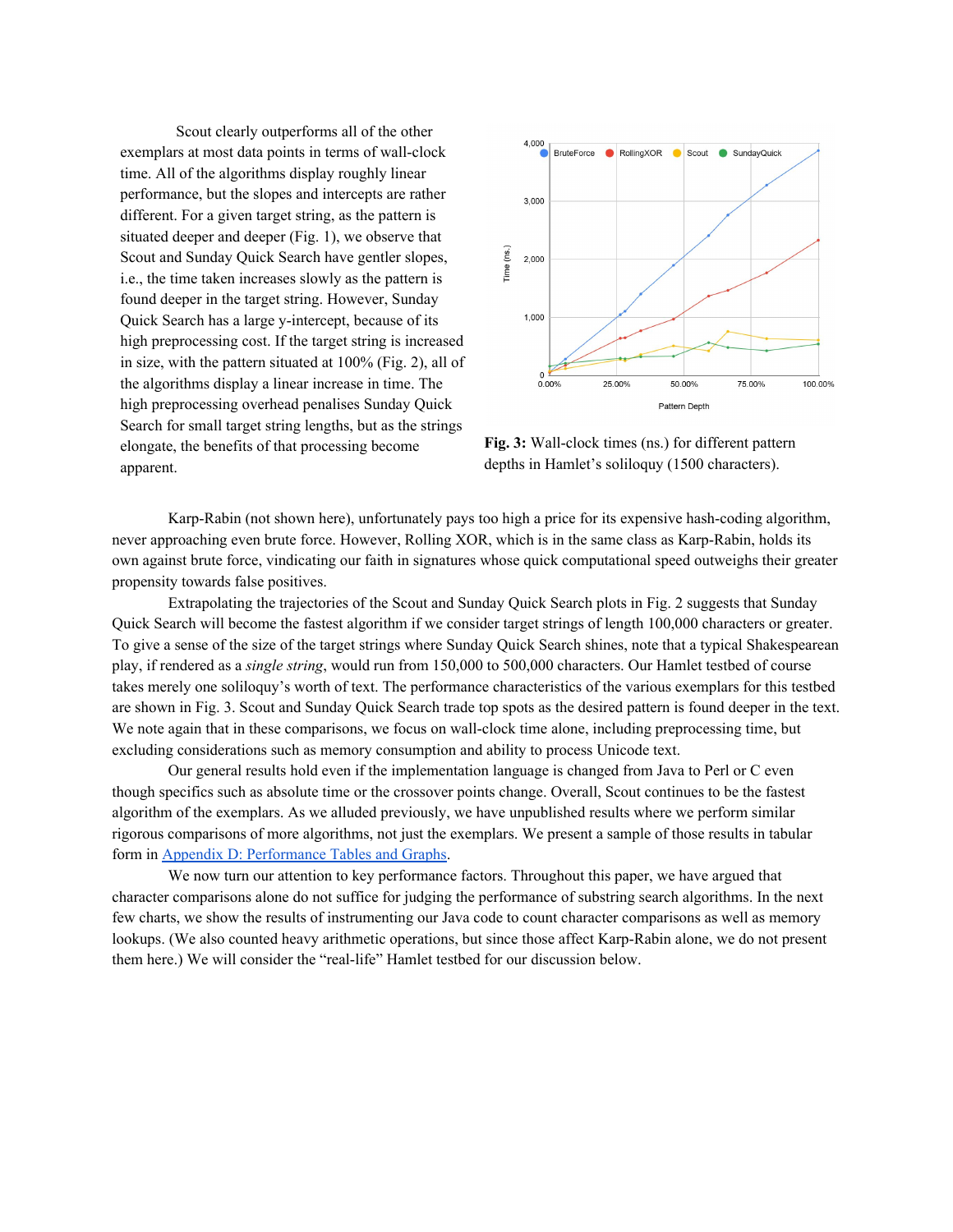



**Fig. 4:** Wall-clock times (ns.) at different counts of character comparisons for exemplar algorithms.



The scatterplot in Fig. 4 shows that wall-clock time is loosely linearly correlated with the number of character comparisons. We make two observations from this plot. One, when considering a particular algorithm alone, sometimes the correlation is tight (e.g., for Brute force), and sometimes loose (e.g., for Rolling XOR). Two, when considering all of the algorithms put together, the correlation is extremely weak. In contrast, the scatterplot in Fig. 5 shows a much tighter correlation in both cases between wall-clock time and memory lookups. Of course, character comparisons are correlated to memory lookups; the point of accessing pattern and target characters is to facilitate a comparison. However, whether considering a specific algorithm, or looking at all algorithms, memory lookups is a much better predictor of wall-clock time performance than character comparison counts.

Another key performance factor is spatial and temporal locality. An algorithm that accesses the same characters in rapid succession, or accesses nearby characters quickly, lends itself to better caching performance. We did not measure the effect of caching on any of the algorithms. However, an inspection of the code for the algorithms reveals that Scout shows good spatial and temporal locality. In contrast, Sunday Quick Search, despite performing fewer memory lookups, shows poor locality. In particular, as with every Boyer-Moore variant, it depends on the bad character array, which is simply another array of integers different from the pattern and the target, and which is indexed and accessed by the ASCII value of the currently-mismatched target character. The access pattern for the bad character array is effectively random, leading to poor locality. Although we were not able to quantify the effects of caching, we encourage further research into how caching can improve the performance of substring matching.

## <span id="page-15-0"></span>12.Conclusions

Searching for a substring is so routine a task that most languages provide in-built libraries that software developers can reuse. Many of these libraries implement a brute force algorithm to search for a substring despite there being dozens of alternative algorithms. We submit that these library methods should be rewritten to implement better algorithms. We provide an algorithm, Scout, whose performance as measured by wall-clock time ranks among the fastest algorithms. Additionally, Scout requires no preprocessing and has low, constant memory usage. It is language-agnostic and works for any character set.

We crafted testbeds so that we could compare Scout against the best alternatives. Along the way, we offered up some variants of existing algorithms, including Scout. We picked brute force and the best variants as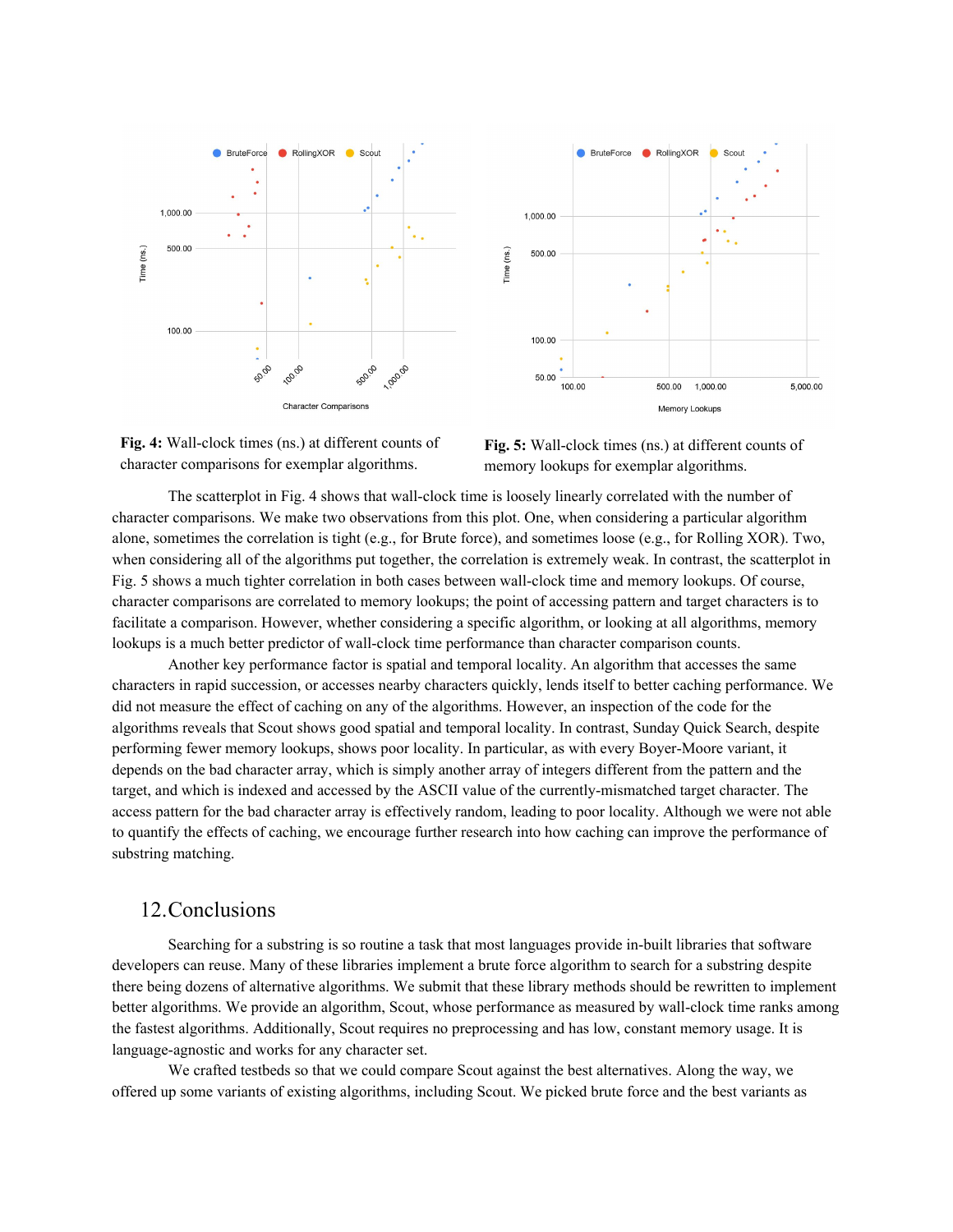exemplars for comparison. When performing our comparisons, we endeavoured to give every advantage to each exemplar, so as to make the performance comparisons salient.

Scout runs faster than the exemplars in most cases. Since we picked exemplars to favour different classes of algorithms, we are confident that Scout performs better than most alternatives. In unpublished results, we have verified this claim against additional alternatives.

In our research, we discovered that the usual metric of performance for substring matches, i.e., character comparisons, is a weak predictor of wall-clock time. Our results show that memory lookups predict performance better. We showed that merely counting memory accesses correlated better with observed wall-clock time. We speculate that caching effects because of spatial and temporal locality explain the remaining memory-related performance.

We encourage popular implementations of substring libraries to use our Scout algorithm.

## <span id="page-16-0"></span>13.References

- AC75 A.V. Aho and M.J. Corasick. Efficient String Matching: An Aid to Bibliographic Search, *Communications of the ACM*, 18(6):333-340, 1975.
- AC91 A. Apostolico and M. Crochemore. Optimal canonization of all substrings of a string, *Information and Computation*, 95(1):76-95, 1991.
- ACR99 C. Allauzen, M. Crochemore and M. Raffinot. Factor oracle: a new structure for pattern matching, in *Proceedings of SOFSEM'99, Theory and Practice of Informatics*, J. Pavelka, G. Tel and M. Bartosek ed., Milovy, Czech Republic, Lecture Notes in Computer Science 1725, pp:291-306, Springer-Verlag, Berlin, 1999.
- AG86 A. Apostolico and R. Giancarlo. The Boyer-Moore-Galil string searching strategies revisited, *SIAM Journal on Computing*, 15(1):98-105, 1986.
- BM77 R.S. Boyer and J.S. Moore. A fast string searching algorithm. *Communications of the ACM*, 20:762-772, 1977.
- BR99 T. Berry and S. Ravindran. A fast string matching algorithm and experimental results, in *Proceedings of the Prague Stringology Club Workshop'99*, J. Holub and M. Simánek ed., Collaborative Report DC-99-05, Czech Technical University, Prague, Czech Republic, 1999, pp:16-26, 1999.
- CCG92 M. Crochemore, A. Czumaj, L. Gasieniec, S. Jarominek, T. Lecroq, W. Plandowski and W. Rytter. Deux méthodes pour accélérer l'algorithme de Boyer-Moore, in *Théorie des Automates et Applications, Actes des 2e Journées Franco-Belges*, D. Krob ed., Rouen, France, 1991, pp:45-63, PUR 176, Rouen, France, 1992.
- CL97 C. Charras and T. Lecroq. Exact String Matching Algorithms, at *https://www-igm.univ-mlv.fr/~lecroq/string/*, 1997.
- CLP98 C. Charras, T. Lecroq and J.D. Pehoushek. A very fast string matching algorithm for small alphabets and long patterns, in *Proceedings of the 9th Annual Symposium on Combinatorial Pattern Matching*, M. Farach-Colton ed., Piscataway, New Jersey, Lecture Notes in Computer Science 1448, pp 55-64, Springer-Verlag, Berlin, 1998.
- Col94 L. Colussi. Fastest pattern matching in strings, *Journal of Algorithms*, 16(2):163-189, 1994.
- CP91 M. Crochemore and D. Perrin. Two-way string-matching, *Journal of the ACM*, 38(3):651-675, 1991.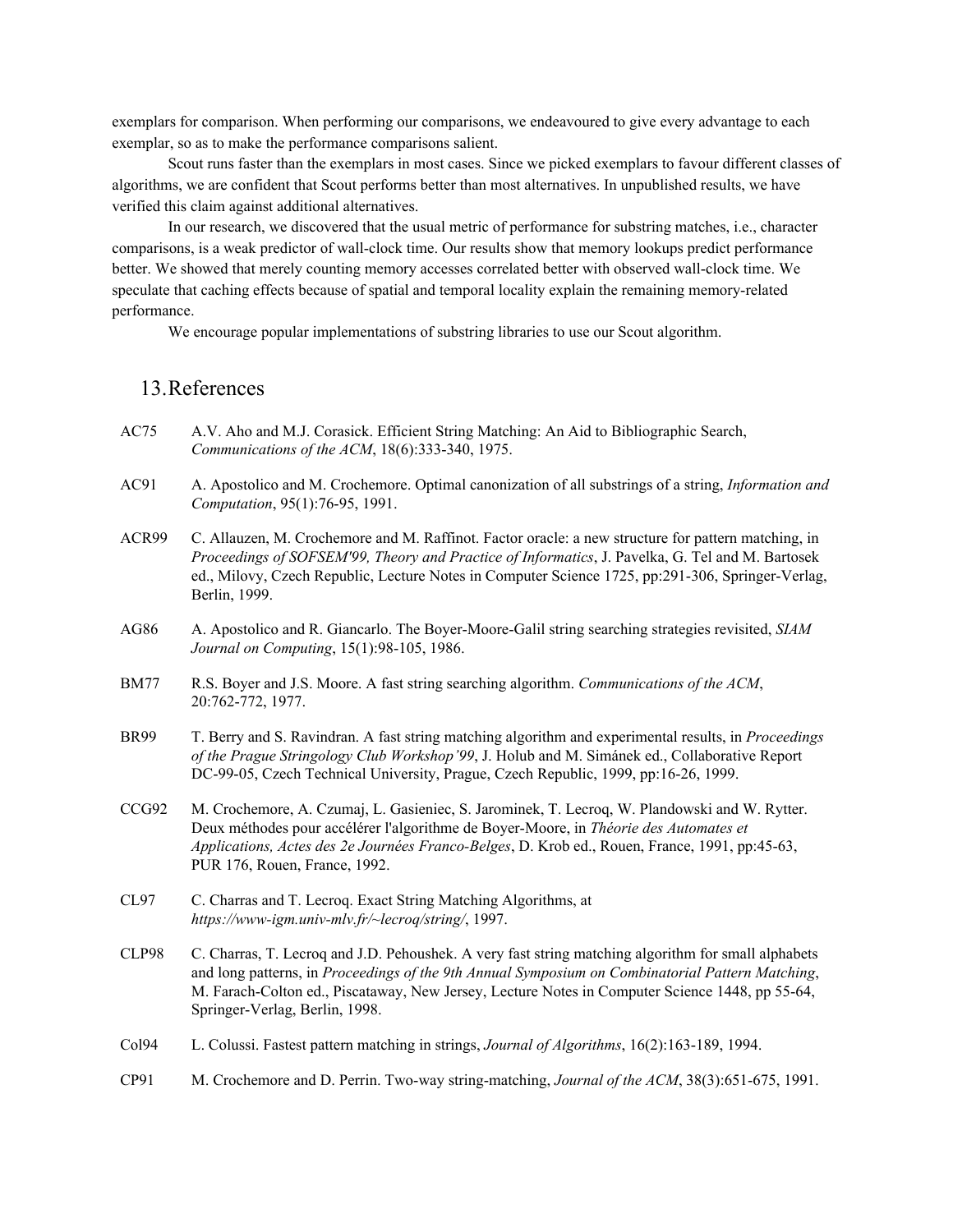- CR94 M. Crochemore and W. Rytter. Text Algorithms, *Oxford University Press*, 1994.
- Cro92 M. Crochemore. String-matching on ordered alphabets, *Theoretical Computer Science*, 92(1):33-47, 1992.
- GG92 Z. Galil and R. Giancarlo. On the exact complexity of string matching: upper bounds, *SIAM Journal on Computing*, 21(3):407-437, 1992.
- GS83 Z. Galil and J. Seiferas. Time-space optimal string matching, *Journal of Computer and System Science*, 26(3):280-294, 1983.
- Han92 C. Hancart. Une analyse en moyenne de l'algorithme de Morris et Pratt et de ses raffinements, in *Théorie des Automates et Applications, Actes des 2e Journées Franco-Belges*, D. Krob ed., Rouen, France, 1991, PUR 176, Rouen, France, pp:99-110, 1992.
- Hor80 R.N. Horspool. Practical fast searching in strings, *Software - Practice & Experience*, 10(6):501-506, 1980.
- HS91 A. Hume and D.M. Sunday. Fast string searching. *Software - Practice & Experience*, 21(11):1221-1248, 1991.
- KMP77 D.E. Knuth, J.H. Morris (Jr) and V.R. Pratt. Fast pattern matching in strings, *SIAM Journal on Computing*, 6(1):323-350, 1977.
- KR87 R.M. Karp and M.O. Rabin. Efficient randomized pattern-matching algorithms. *IBM Journal of Res. Dev*., 31(2):249-260, 1987.
- Lec92 T. Lecroq. A variation on the Boyer-Moore algorithm, *Theoretical Computer Science*, 92(1):119--144, 1992.
- MP70 J.H. Morris (Jr) and V.R. Pratt. A linear pattern-matching algorithm, Technical Report 40, University of California, Berkeley, 1970.
- NR98 G. Navarro and M. Raffinot. A Bit-Parallel Approach to Suffix Automata: Fast Extended String Matching, In *Proceedings of the 9th Annual Symposium on Combinatorial Pattern Matching*, Lecture Notes in Computer Science 1448, Springer-Verlag, Berlin, pp:14-31, 1998.
- Rai92 T. Raita. Tuning the Boyer-Moore-Horspool string searching algorithm, *Software - Practice & Experience*, 22(10):879-884, 1992.
- Sim93 I. Simon. String matching algorithms and automata, Proceedings of *1st American Workshop on String Processing*, R.A. Baeza-Yates and N. Ziviani ed., pp:151-157, Universidade Federal de Minas Gerais, Brazil, 1993.
- Smi91 P.D. Smith. Experiments with a very fast substring search algorithm, *Software - Practice & Experience*, 21(10):1065-1074, 1991.
- Sun90 D.M. Sunday. A very fast substring search algorithm, *Communications of the ACM*, 33(8):132-142, 1990.
- ZT87 R.F. Zhu and T. Takaoka. On improving the average case of the Boyer-Moore string matching algorithm, *Journal of Information Processing*, 10(3):173-177, 1987.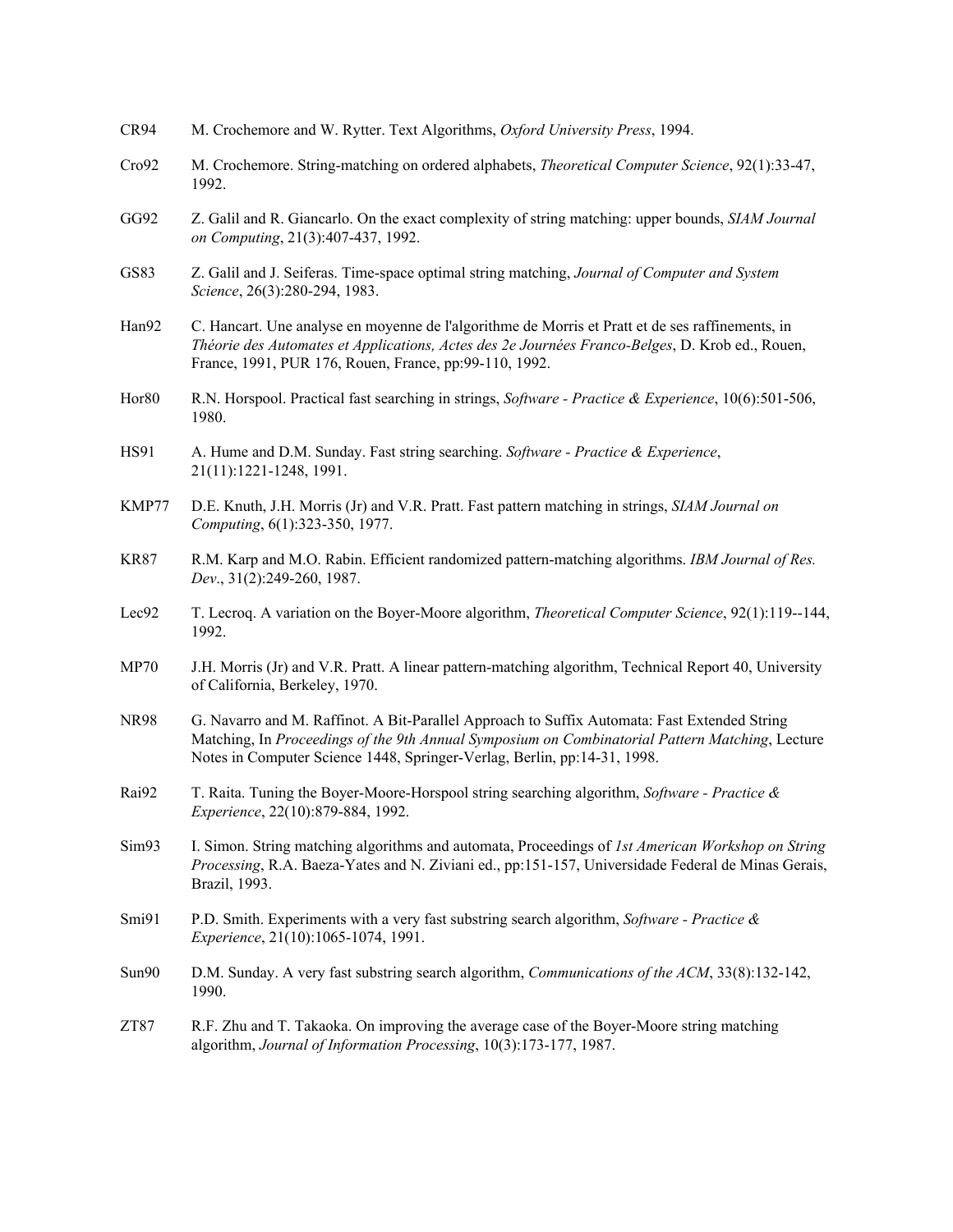## <span id="page-18-0"></span>Appendix A: Java Source Code for Scout

We present a Java implementation of the Scout algorithm. The listing below focuses on the algorithm. It does not present surrounding code like class definitions, test cases and a main method, which can be furnished easily by any Java developer. Also, while we discuss a contains method in most of this paper, the listing below shows an indexOf method. In our code, as in most implementations, the contains method is simply a trivial check of the integer returned by the indexOf method. The integer returned corresponds to the first position of the pattern in the target or -1 if the pattern is absent. Finally, cursory inspection reveals that we chose to implement the algorithm using character arrays, rather than the built-in String class in Java. We consciously chose to avoid any benefits or penalties the Java compiler or run-time may provide to a familiar class such as String. We neither wanted to exploit any low-level implementation nor pay a cost for using a wrapper method to access specific characters in a String object.

```
public int indexOf(final char[] target, final char[] pattern)
{
      final int targetLen = target.length;
      final int patternLen = pattern.length;
      final int lenDiff = targetLen - patternLen;
      int targetPos = -1;
      char scoutChar = '\u0000';int scoutPos = -1;
      int tmpPos = 0;
      // Loop through the target string.
      while (++targetPos <= lenDiff)
      {
            boolean scootUp = false;
            // Brute force move forward to find the next scout.
            int patternPos = -1;
            while (!scootUp && ++patternPos < patternLen &&
                   (pattern[patternPos] == target[targetPos + patternPos]))
            {
                  // If pattern position char is equal to scout char,
                  // move target position forward.
                  tmpPos = scountPos - patternPos - 1;if (targetPos < tmpPos && pattern[patternPos] == scoutChar)
                   {
                         targetPos = tmpPos;
                         scoreUp = true;}
            }
            if (patternPos == patternLen)
                  return targetPos;
            if (scootUp)
                  continue;
```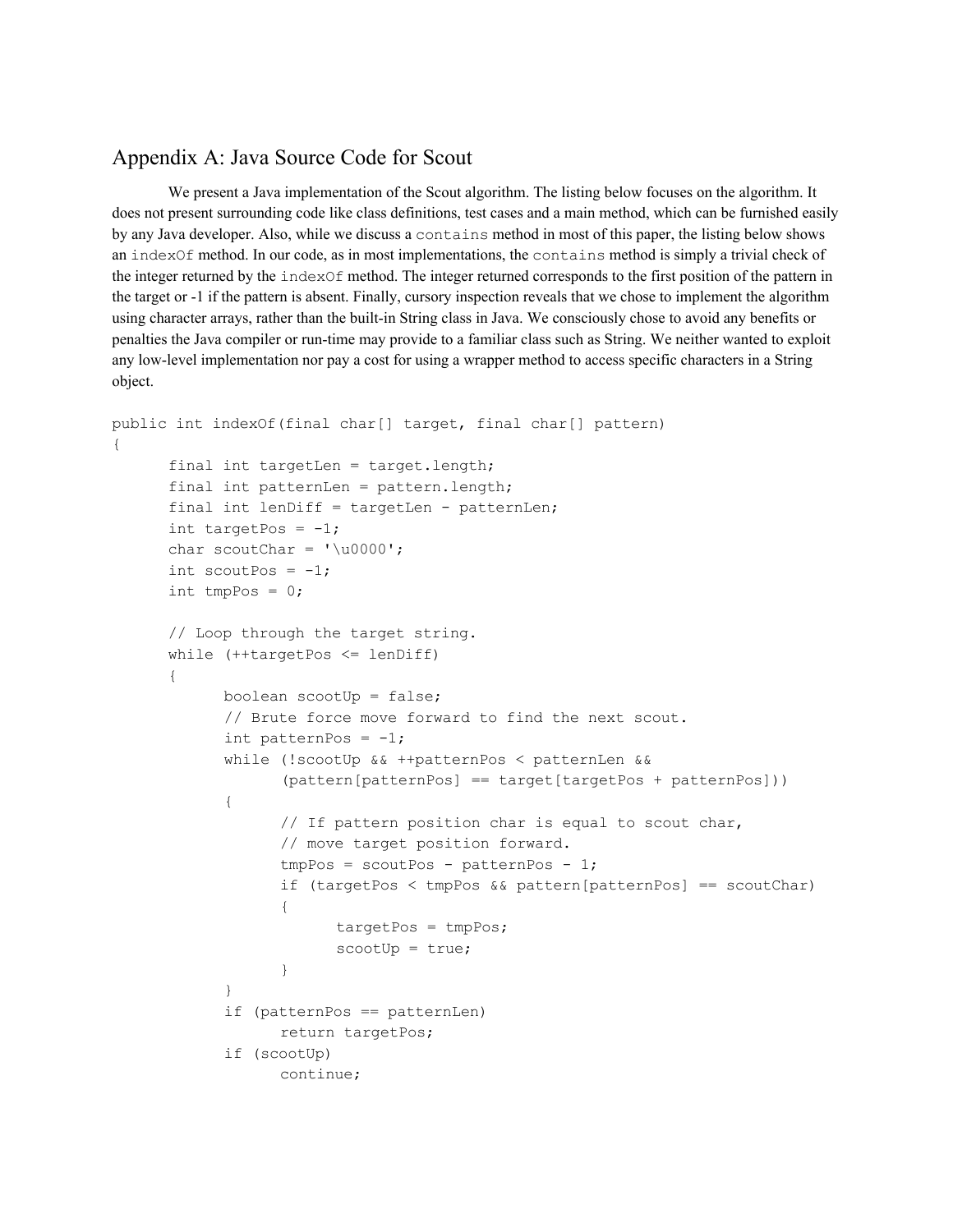```
// If we're here, we found a scout. Let it march forward.
            tmpPos = lenDiff + patternPos; // Previous tmpPos is irrelevant.
            scoutChar = pattern[patternPos];
            scoutPos = targetPos + patternPos;
            while (++scoutPos <= tmpPos && scoutChar != target[scoutPos])
            { }
            if (scoutPos > tmpPos)
                  return -1;
            // If we're here, the scout found a match.
            targetPos = scountPos - patternPos - 1;}
      return -1;
}
```
## <span id="page-19-0"></span>Appendix B: Real-life Testbed

We used a famous soliloquy from William Shakespeare's Hamlet, Act III, Scene I as our testbed. In our tests, we replaced the carriage returns with a single space so as to form a single large target string. The strings in bold font represent our test cases. Our test cases checked for the presence of those pattern strings verbatim including punctuation, spaces and mixed cases. The percentages on the right represent the depth at which the respective pattern string was found in the target string.

| To be, or not to be, that is the question: Whether 'tis nobler in the mind to suffer                 | $0.00\%$       |
|------------------------------------------------------------------------------------------------------|----------------|
| The slings and arrows of outrageous fortune, Or to take arms against a sea of troubles,              | 5.83%          |
| And by opposing end them? To die—to sleep, No more; and by a sleep to say we end                     |                |
| The heart-ache, and the thousand natural shocks That flesh is heir to: 'tis a consummation           |                |
| Devoutly to be wish'd. To die, to sleep. To sleep, perchance to dream—ay, there's the rub,           | 26.29%, 28.09% |
| For in that sleep of death what dreams may come, When we have <b>shuffled off this mortal coil</b> , | 33.92%         |
| Must give us pause. There's the respect That makes calamity of so long life.                         |                |
| For who would bear the whips and scorns of time, The oppressor's wrong, the proud man's contumely,   | 46.10%         |
| The pangs of dispriz'd love, the law's delay, The insolence of office, and the spurns                |                |
| That patient merit of the unworthy takes, When he himself might his quietus make                     |                |
| With a <b>bare bodkin</b> ? Who would these fardels bear, To grunt and sweat under a weary life,     | 59.17%         |
| But that the dread of something after death, The undiscover'd country, from whose bourn              | 66.35%         |
| No traveller returns, puzzles the will, And makes us rather bear those ills we have                  |                |
| Than fly to others that we know not of? Thus conscience does make cowards of us all,                 | 80.78%         |
| And thus the native hue of resolution Is sicklied o'er with the pale cast of thought,                |                |
| And enterprises of great pith and moment, With this regard their currents turn awry                  |                |
| And lose the name of action. Soft you now, The fair Ophelia! Nymph, in thy orisons                   |                |
| Be all my sins remember'd.                                                                           | $100\%$        |

## <span id="page-19-1"></span>Appendix C: Tabular Comparison of Various Algorithms

Although good performance is a desirable goal for any algorithm, we have shown that other factors may play an important role in the selection of an algorithm for general-purpose use. In the table below, we critique several algorithms. Some are our exemplars, which we have presented in detail. Others are originals or variants of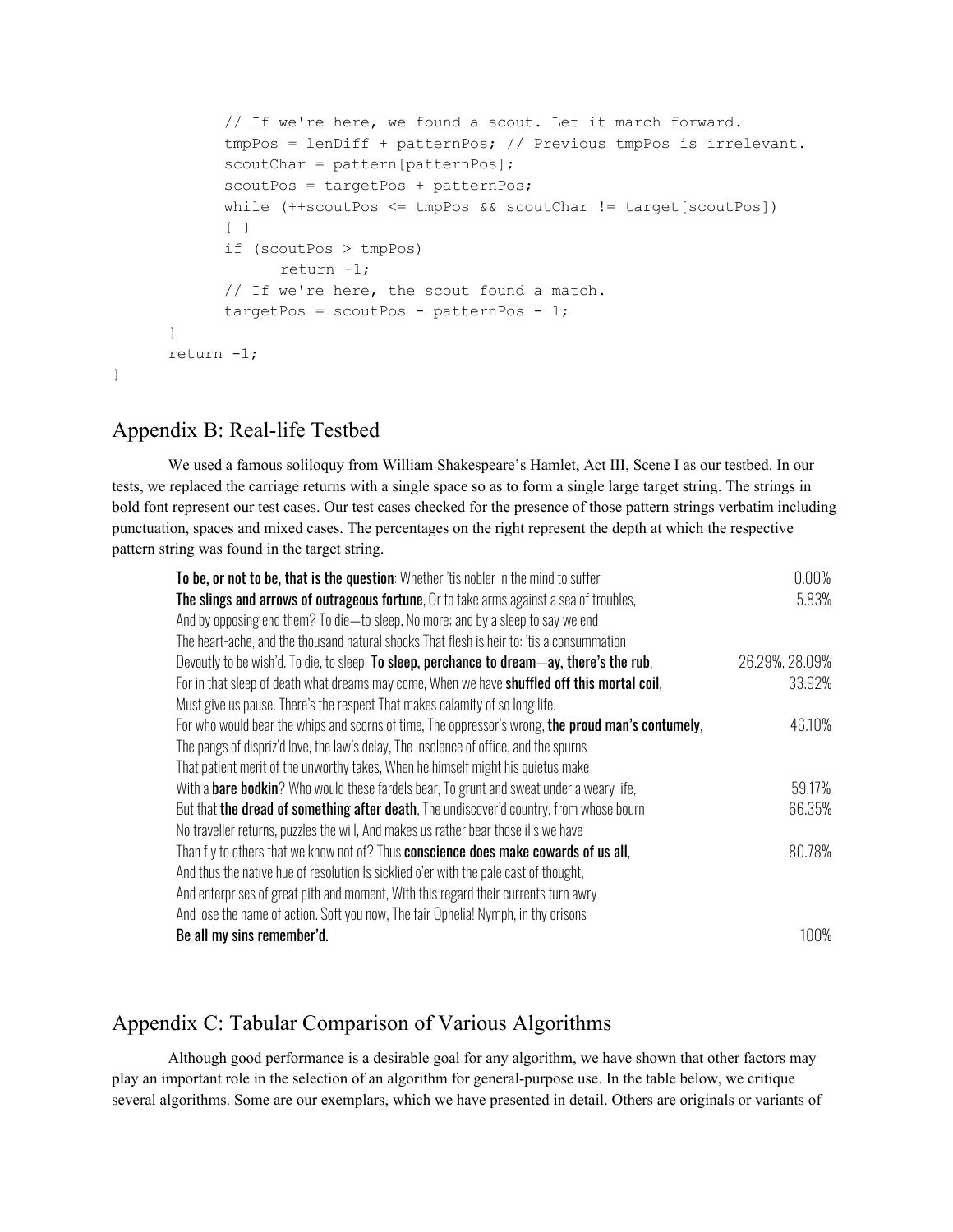the exemplars, which we have studied deeply. Yet others are algorithms we have studied but not analysed in depth. We present subjective findings in the table below. Our efforts here do not supplant other surveys. Rather, we present a quick guide that can direct further study.

| <b>Algorithm</b>                                |            |                                                   |
|-------------------------------------------------|------------|---------------------------------------------------|
| Criterion                                       | Assessment | Comment                                           |
| <b>Brute force</b>                              |            |                                                   |
| Performance (wall-clock)                        | Moderate   | The baseline                                      |
| Memory Efficiency                               | High       | No extra arrays                                   |
| Locality                                        | Moderate   | Some spatial and temporal locality                |
| Language Agnosticism                            | High       | Works for any language as-is                      |
| Character Set Independence                      | High       | Works for Unicode                                 |
| <b>Implementation Simplicity</b>                | High       | Few lines of code                                 |
| Morris-Pratt [MP70], Knuth-Morris-Pratt [KMP77] |            |                                                   |
| Performance (wall-clock)                        | Moderate   | Can be slightly better or worse depending on test |
| Memory Efficiency                               | Moderate   | Requires prefix patterns to be stored             |
| Locality                                        | Low        | Requires accessing the prefix array               |
| Language Agnosticism                            | High       | Works for any language as-is                      |
| Character Set Independence                      | High       | Works for Unicode                                 |
| <b>Implementation Simplicity</b>                | Moderate   | Preprocessing, intricate logic                    |
| Karp-Rabin [KR87]                               |            |                                                   |
| Performance (wall-clock)                        | Low        | Often worse than brute force                      |
| Memory Efficiency                               | High       | No extra arrays                                   |
| Locality                                        | Moderate   | Some spatial and temporal locality                |
| Language Agnosticism                            | High       | Works for any language as-is                      |
| Character Set Independence                      | Moderate   | Hash function choice depends on char set          |
| <b>Implementation Simplicity</b>                | High       | Few lines of code                                 |
| <b>Rolling Sum, Rolling XOR</b>                 |            |                                                   |
| Performance (wall-clock)                        | High       | Often beats baseline                              |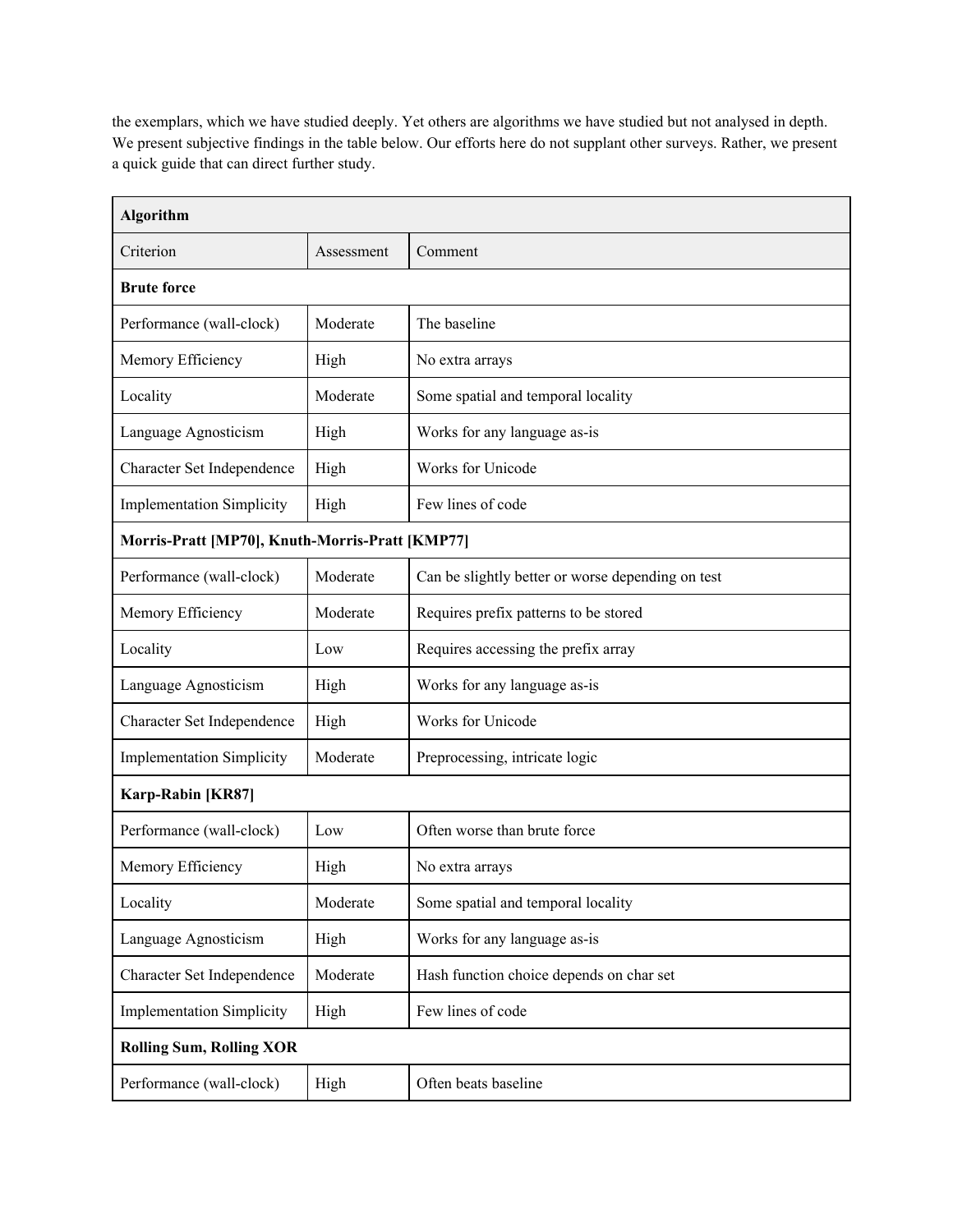| Memory Efficiency                              | High     | No extra arrays                                                                                   |
|------------------------------------------------|----------|---------------------------------------------------------------------------------------------------|
| Locality                                       | Moderate | Some spatial and temporal locality                                                                |
| Language Agnosticism                           | High     | Works for any language as-is                                                                      |
| Character Set Independence                     | High     | Works for Unicode                                                                                 |
| <b>Implementation Simplicity</b>               | High     | Few lines of code                                                                                 |
| [Rai92], Sunday Quick [Sun90], Scout Sunday    |          | Boyer-Moore [BM77], Turbo Boyer-Moore, Tuned Boyer-Moore, Horspool [Hor80], Smith [Smi91], Raita  |
| Performance (wall-clock)                       | High     | Beats baseline for larger targets                                                                 |
| Memory Efficiency                              | Moderate | Requires bad character array                                                                      |
| Locality                                       | Low      | Requires accessing the prefix array                                                               |
| Language Agnosticism                           | High     | Works for any language within defined character set                                               |
| Character Set Independence                     | Low      | Bad character array size depends on char set                                                      |
| <b>Implementation Simplicity</b>               | Moderate | Preprocessing, intricate logic                                                                    |
| Skip, KMP Skip, Alpha Skip                     |          | Zhu-Takaoka [ZT87], Berry-Ravindran [BR99], Reverse Colussi [Col94], Apostolico-Giancarlo [AG86], |
| Performance (wall-clock)                       | High     | Beats baseline for larger targets                                                                 |
| Memory Efficiency                              | Moderate | Requires bad character array                                                                      |
| Locality                                       | Low      | Requires accessing the prefix array                                                               |
| Language Agnosticism                           | High     | Works for any language within defined character set                                               |
| Character Set Independence                     | Low      | Bad character array size depends on char set                                                      |
| <b>Implementation Simplicity</b>               | Moderate | Preprocessing, intricate logic                                                                    |
| Sunday Maximal [Sun90], Sunday Optimal [Sun90] |          |                                                                                                   |
| Performance (wall-clock)                       | High     | Beats baseline for larger targets                                                                 |
| Memory Efficiency                              | Moderate | Requires bad character array                                                                      |
| Locality                                       | Low      | Requires accessing the prefix array                                                               |
| Language Agnosticism                           | Low      | Requires character frequency in alphabet                                                          |
| Character Set Independence                     | Low      | Bad character array size depends on char set                                                      |
| <b>Implementation Simplicity</b>               | Moderate | Preprocessing, intricate logic                                                                    |
|                                                |          |                                                                                                   |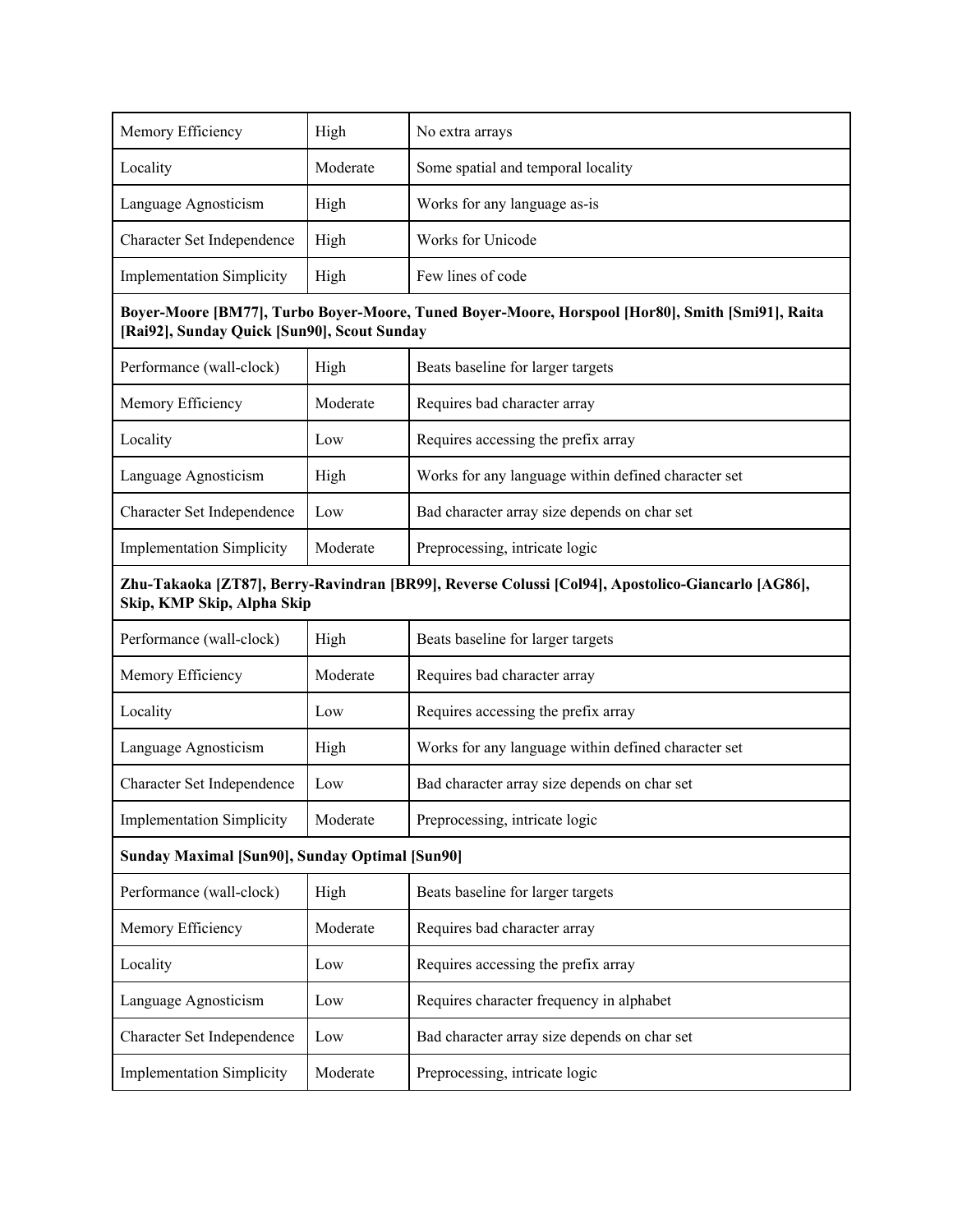| Scout, Scout Simple, Scout Twin, Scout Variant, Python Fast |          |                                    |  |  |  |  |  |  |  |  |
|-------------------------------------------------------------|----------|------------------------------------|--|--|--|--|--|--|--|--|
| Performance (wall-clock)                                    | High     | Often beats baseline               |  |  |  |  |  |  |  |  |
| Memory Efficiency                                           | High     | No extra arrays                    |  |  |  |  |  |  |  |  |
| Locality                                                    | High     | Accesses same or nearby characters |  |  |  |  |  |  |  |  |
| Language Agnosticism                                        | High     | Works for any language as-is       |  |  |  |  |  |  |  |  |
| Character Set Independence                                  | High     | Works for Unicode                  |  |  |  |  |  |  |  |  |
| <b>Implementation Simplicity</b>                            | Moderate | Intricate logic                    |  |  |  |  |  |  |  |  |

## <span id="page-22-0"></span>Appendix D: Performance Tables and Graphs

A key finding of our paper is that the Scout algorithm performs better than most alternative substring search algorithms. Our detailed empirical observations were made by implementing several algorithms in Java, taking care to neither advantage nor penalise any algorithm by using built-in classes and libraries. We also encoded our exemplar algorithms in Perl and C to verify if our finding holds. Broadly, it does. C and Perl are compiled or interpreted differently, so some of the absolute wall-clock times and crossover points change somewhat. Specifically, for the Hamlet testbed, the C and Perl implementations of Sunday Quick Search best the implementation of Scout.



**Fig. 6:** Wall-clock times (ns.) for different pattern depths in a given target string length (100 characters). **(a)** C implementation. **(b)** Perl implementation.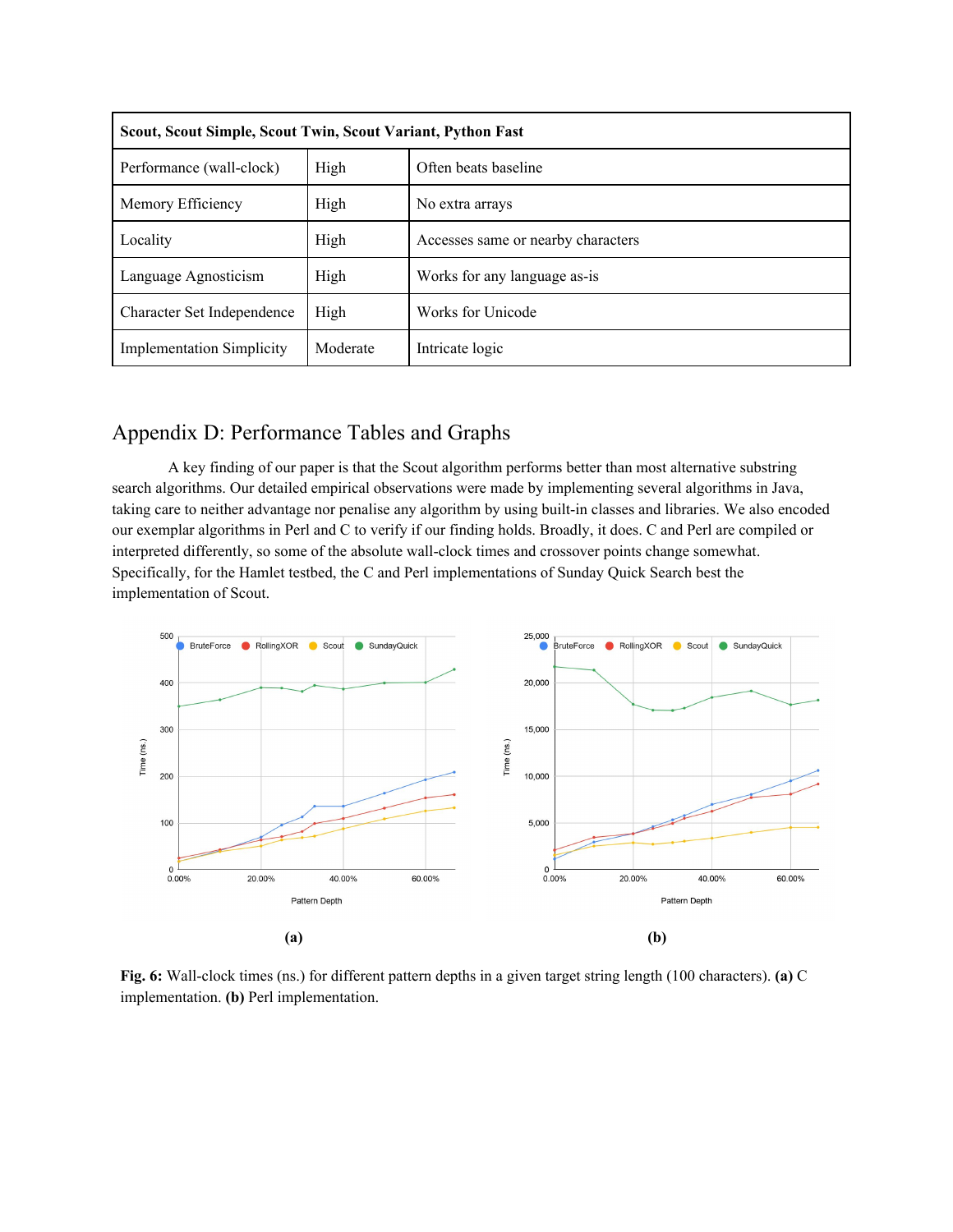

**Fig. 7:** Wall-clock times (ns.) for different target string lengths with a given pattern depth (100%). Log scales. **(a)** C implementation. **(b)** Perl implementation.



**Fig. 8:** Wall-clock times (ns.) for different pattern depths in Hamlet's soliloquy (1500 characters). **(a)** C implementation. **(b)** Perl implementation.

Through most of this paper, we have chosen four exemplar algorithms - Brute force, Rolling XOR, Sunday Quick Search and Scout - in order to compare performance numbers. We chose these four so as to compare best-in-class algorithms and present the results in a readable manner. We have maintained that our unpublished results support our broad conclusions. In the tables below, we show character comparisons, memory lookups and wall-clock times for the Hamlet testbed for Java implementations of several algorithms and variants. The character comparisons and memory lookups have been averaged out for our one million runs, but the wall-clock time is simply the sum over all million runs. These differences merely aid presentation, but do not affect the overall observations and conclusions. The exemplar columns have been highlighted for ease of perusal.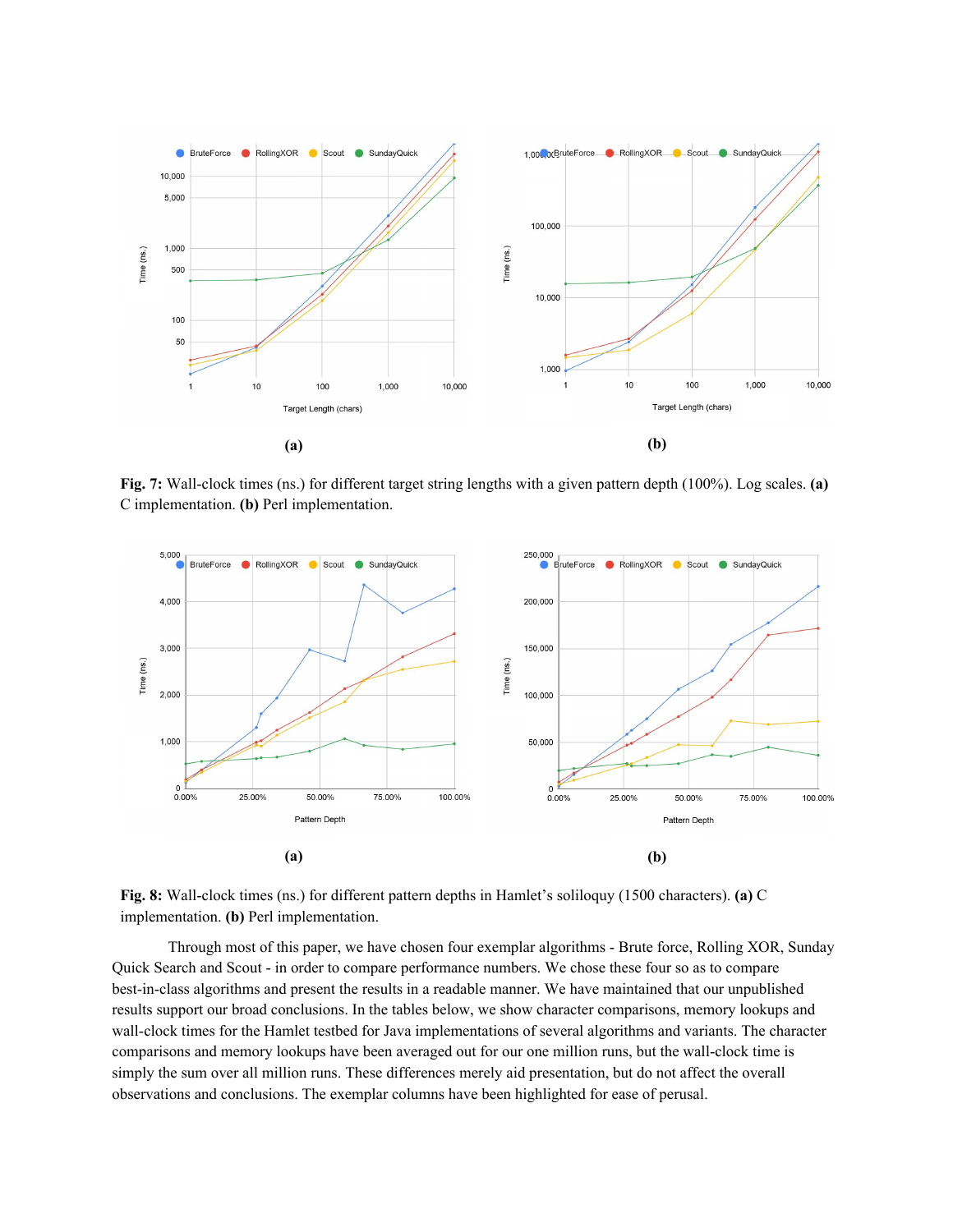| Pattern<br>Depth | BoverM Brute<br>oore | Force | Hors-<br>pool | Karp<br>Rabin | Knuth<br>MorrisP<br>ratt | Rolling<br>Sum | Rolling<br><b>XOR</b> | Scout | Scout<br>Simple | Scout<br>Simple<br>Twin | Scout<br>Sunday | Scout<br>Twin | Scout<br>Var | Sunday<br>Ouick |
|------------------|----------------------|-------|---------------|---------------|--------------------------|----------------|-----------------------|-------|-----------------|-------------------------|-----------------|---------------|--------------|-----------------|
| $0.00\%$         | 41                   | 41    | 41            | 41            | 121                      | 41             | 41                    | 41    | 41              | 52                      | 41              | 462           | 41           | 41              |
| 5.83%            | 49                   | 129   | 49            | 43            | 297                      | 43             | 45                    | 131   | 137             | 56                      | 80              | 643           | 132          | 53              |
| 26.29%           | 56                   | 427   | 56            | 35            | 856                      | 29             | 31                    | 439   | 425             | 453                     | 298             | 695           | 445          | 58              |
| 28.09%           | 69                   | 460   | 68            | 22            | 887                      | 23             | 22                    | 453   | 442             | 461                     | 329             | 576           | 459          | 53              |
| 33.92%           | 61                   | 560   | 61            | 31            | 1,084                    | 29             | 34                    | 565   | 542             | 303                     | 359             | 823           | 577          | 66              |
| 46.10%           | 89                   | 780   | 90            | 34            | 1,434                    | 26             | 27                    | 777   | 714             | 739                     | 431             | 986           | 794          | 71              |
| 59.17%           | 128                  | 901   | 130           | 23            | 1,794                    | 11             | 24                    | 914   | 928             | 939                     | 826             | 965           | 921          | 126             |
| 66.35%           | 100                  | 1,119 | 100           | 46            | 2,050                    | 38             | 39                    | 1,122 | 1,028           | 1,063                   | 742             | 1,375         | 1,150        | 111             |
| 80.78%           | 101                  | 1,244 | 110           | 44            | 2,477                    | 39             | 41                    | 1,262 | 1,256           | 1,293                   | 984             | 1,677         | 1,268        | 103             |
| 100.0%           | 111                  | 1,501 | 111           | 38            | 3,024                    | 33             | 37                    | 1,504 | 1,506           | 1,532                   | 1,463           | 1,732         | 1,505        | 114             |

**Table. 1:** Character comparisons for different pattern depths in Hamlet's soliloquy (1500 characters).

**Table. 2:** Memory lookups for different pattern depths in Hamlet's soliloquy (1500 characters).

|          |              |       |       |       | Knuth           |       |            |       |        | Scout  |        |       |       |        |
|----------|--------------|-------|-------|-------|-----------------|-------|------------|-------|--------|--------|--------|-------|-------|--------|
| Pattern  | BoverM Brute |       | Hors- | Karp  | MorrisP Rolling |       | Rolling    |       | Scout  | Simple | Scout  | Scout | Scout | Sunday |
| Depth    | oore         | Force | pool  | Rabin | ratt            | Sum   | <b>XOR</b> | Scout | Simple | Twin   | Sunday | Twin  | Var   | Ouick  |
| $0.00\%$ | 419          | 82    | 417   | 164   | 283             | 164   | 164        | 82    | 82     | 94     | 419    | 991   | 82    | 419    |
| 5.83%    | 451          | 258   | 449   | 342   | 638             | 342   | 346        | 179   | 197    | 103    | 473    | 1,274 | 177   | 463    |
| 26.29%   | 479          | 854   | 477   | 900   | 1,746           | 888   | 892        | 503   | 470    | 492    | 688    | 1,067 | 491   | 485    |
| 28.09%   | 529          | 920   | 519   | 914   | 1,817           | 916   | 914        | 501   | 474    | 488    | 683    | 784   | 490   | 467    |
| 33.92%   | 499          | 1,120 | 497   | 1,118 | 2,227           | 1,114 | 1,124      | 654   | 599    | 344    | 779    | 1,236 | 631   | 515    |
| 46.10%   | 609          | 1,560 | 611   | 1,478 | 2,940           | 1,462 | 1,464      | 905   | 756    | 774    | 874    | 1,389 | 872   | 539    |
| 59.17%   | 753          | 1,802 | 753   | 1,830 | 3,609           | 1,806 | 1,832      | 962   | 1,011  | 987    | 1,163  | 1,091 | 947   | 733    |
| 66.35%   | 655          | 2,238 | 653   | 2,106 | 4,204           | 2,090 | 2,092      | 1,321 | 1,104  | 1,120  | 1,279  | 1,935 | 1,268 | 691    |
| 80.78%   | 653          | 2,488 | 687   | 2,526 | 5,010           | 2,516 | 2,520      | 1,366 | 1,368  | 1,369  | 1,417  | 2,281 | 1,338 | 661    |
| 100.0%   | 699          | 3,002 | 697   | 3,076 | 6,075           | 3,066 | 3,074      | 1,537 | 1,544  | 1,565  | 1,809  | 2,033 | 1,534 | 711    |

| Table. 3: Wall-clock times (ns.) for different pattern depths in Hamlet's soliloquy (1500 characters). |  |  |  |  |  |  |
|--------------------------------------------------------------------------------------------------------|--|--|--|--|--|--|
|                                                                                                        |  |  |  |  |  |  |

|          |              |       |       |       | Knuth           |     |            |       |        | Scout  |        |       |       |        |
|----------|--------------|-------|-------|-------|-----------------|-----|------------|-------|--------|--------|--------|-------|-------|--------|
| Pattern  | BoverM Brute |       | Hors- | Karp  | MorrisP Rolling |     | Rolling    |       | Scout  | Simple | Scout  | Scout | Scout | Sunday |
| Depth    | oore         | Force | pool  | Rabin | ratt            | Sum | <b>XOR</b> | Scout | Simple | Twin   | Sunday | Twin  | Var   | Ouick  |
| $0.00\%$ | 161          | 54    | 168   | 275   | 187             | 51  | 56         | 63    | 35     | 41     | 173    | 437   | 67    | 154    |
| 5.83%    | 168          | 272   | 171   | 602   | 452             | 170 | 194        | 107   | 114    | 50     | 226    | 600   | 109   | 234    |
| 26.29%   | 262          | 1,063 | 264   | 1,582 | 1.306           | 554 | 708        | 268   | 262    | 286    | 357    | 677   | 265   | 279    |
| 28.09%   | 331          | 1,128 | 314   | 1,730 | 1,337           | 609 | 759        | 255   | 265    | 296    | 332    | 537   | 255   | 280    |
| 33.92%   | 265          | 1,373 | 269   | 2,010 | 1,636           | 702 | 881        | 383   | 338    | 209    | 446    | 829   | 350   | 282    |
| 46.10%   | 425          | 1,912 | 418   | 3,134 | 2,173           | 974 | 1,149      | 538   | 427    | 472    | 534    | 1,004 | 547   | 366    |